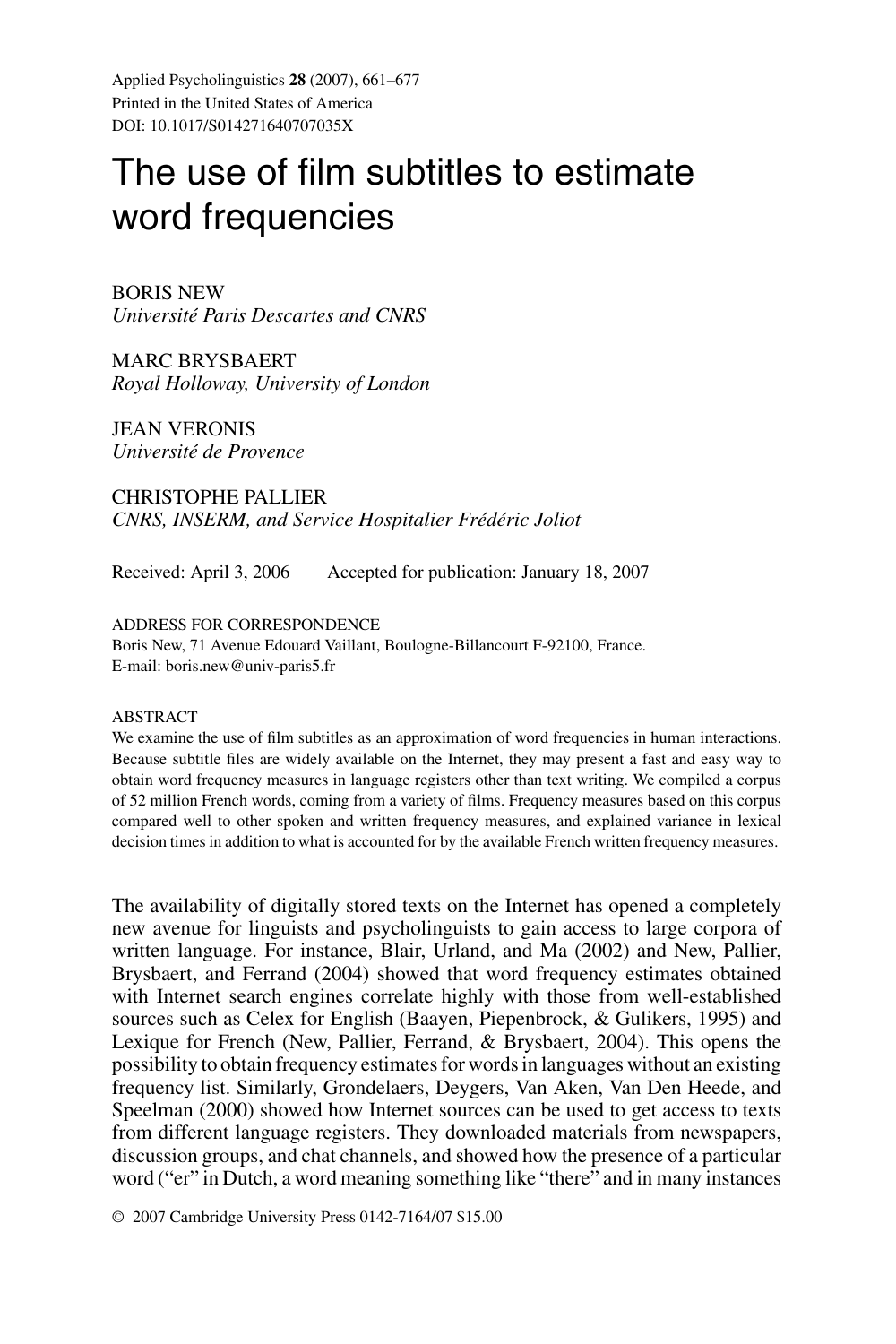facultative) varied systematically between these different language registers (see also Desmet, De Baecke, Drieghe, Brysbaert, & Vonk, 2006, for another use of this particular corpus).

A much bigger problem is to find spoken word frequencies. The method used thus far consisted of registering dialogues (e.g., from the radio or from "spontaneous" interactions) and transcribing them. Unfortunately, much of the transcription still has to be done by hand, as current programs are not good enough to yield an acceptable error rate. The estimated transcription costs amount to some 40 hr per 1 hr of spoken input. For this reason, the availability of spoken word frequencies is very limited, both in terms of the magnitude of the corpus on which they are based and in terms of the languages for which they are available. Still, it is generally accepted that spoken word frequencies are urgently needed, because there is a feeling that written word frequencies seriously underestimate the frequency with which words are encountered in everyday life (e.g., words related to eating, clothing, furniture, casual social interactions, etc.).

The ideal spoken corpus would be to record everything some people listen to and say during everyday life. However, as mentioned previously, making such a corpus would be very costly.

There is, however, one source of transcribed spoken text widely available on the Internet: subtitles of films and television programs. This type of corpus has two potentially interesting features. First, it deals with spoken interactions between people in a visible setting. Second, for many people films and television programs comprise a substantial part of their language input, given that current estimates of television watching easily reach an average of 3–4 hr per day. Below we discuss the method we used and the results we obtained for the French language. We expect very similar findings for other languages.

# COLLECTING A CORPUS OF SUBTITLES

# The raw materials

Digital movies allow users to watch films with and without subtitles. This is done by using two different files: one with the original movie and one with subtitles and codes to synchronize the presentation of the subtitles with the movie. Thousands of subtitle files are freely available on the Internet, and their number is constantly increasing. In French we saw the number double in 2 years. First we searched the net for Web sites providing good subtitles in French using Google. Once the Web site was found, we used a Web crawler named Wget to download subtitles for  $9,474$  movies and television series. The films came from four different categories<sup>1</sup>:

- 1. subtitled French films for a total of 1.9 million words (e.g., *Camille Claudel*, *C'est arrive pres de chez vous `* ),
- 2. subtitled English and American movies for a total of 26.5 million words (e.g., *Arizona Dream*, *Schindler's List*),
- 3. subtitled English and American television series for a total of 19.5 million words (e.g., *Friends*, *Ally Mc Beal*), and
- 4. subtitled non-English-language European films for a total of 2.5 million words (e.g., *Cria Cuervos*, *Good Bye Lenin!*).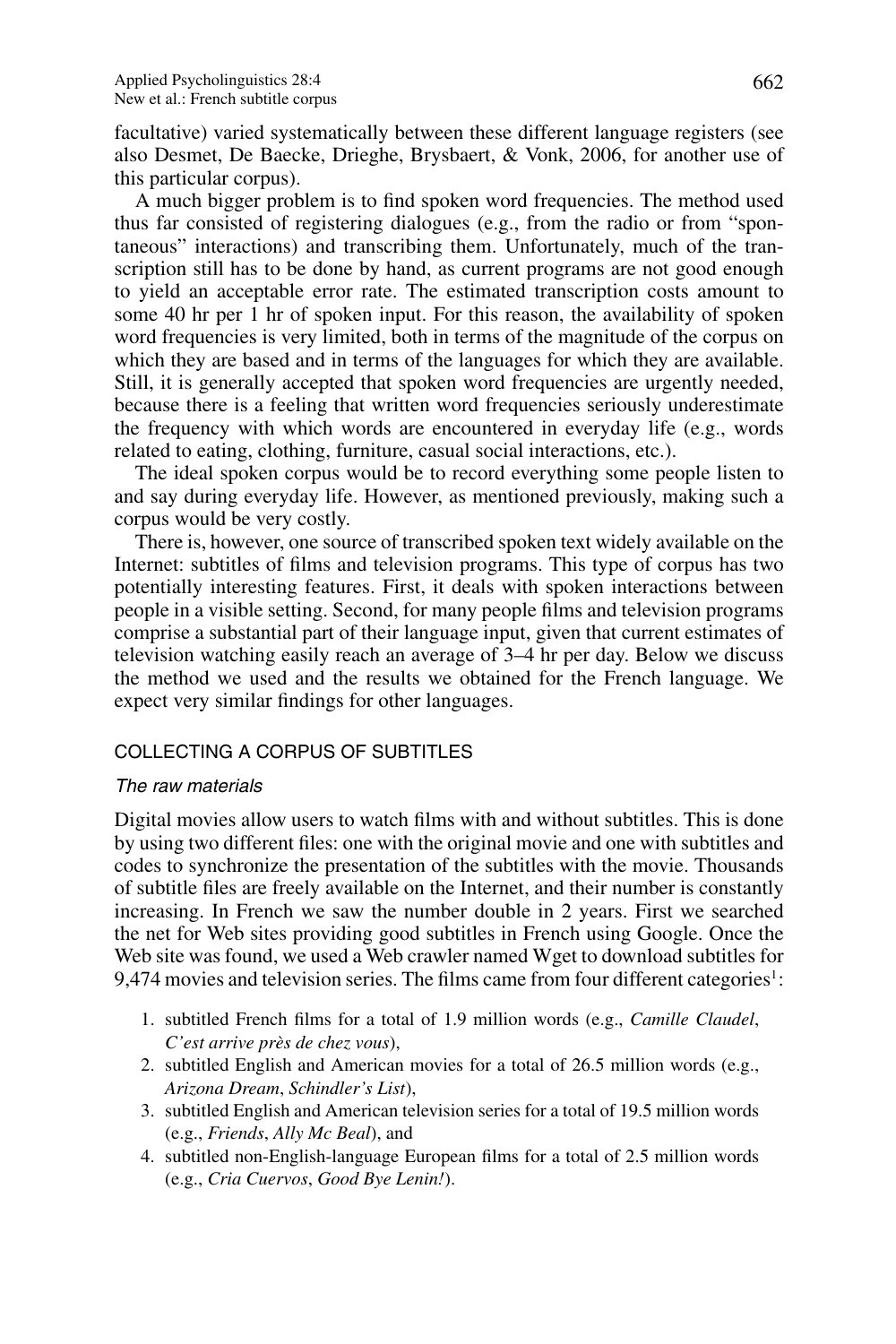Most of the materials movies were from the English language, in line with the Anglo-Saxon dominance in the film industry. We made a special effort, however, to include as many French materials as we could find. Most of them were French films that had been subtitled for the hearing impaired.

Once the files had been downloaded, they needed to be cleaned for optical character recognition (OCR) mistakes. Most of those subtitles files have been scanned from DVD with an OCR system to extract the subtitles, and sometimes the OCR software confuses two letters such as "I" and "l." We also needed to get rid of the time indications and other nonfilm-related materials (like the names of the actors and the director). This is the only part of the whole process that has to be done manually and it can be done in less than 2 min per movie. This is an example of the type of materials that remains after this cleaning process:

C'est ton ami! Elle n'est plus aussi jolie qu'à 29 ans. Mlle Green aimerait fixer quelques principes avant de sortir. Veuillez ne pas employer les mots "vieux" . . . "sur le déclin" ou "toujours verts pour leur âge." Ils collent bien! Amène-toi! Monica a préparé le petit-déj. Des pancakes au chocolat! On a des cadeaux! Des bien? Tous issus de la liste que tu nous avais filée. Je peux garder les cadeaux et avoir encore 29 ans? Le cap des 30 ans, c'est pas si méchant que ça. Tu t'es dit ca, le jour où tu les as eus? Pourquoi, Seigneur? Pourquoi? On avait un deal. Tu laissais les autres vieillir, pas moi! ll n'y a que moi qui le prenne aussi mal? Le jour de mes 30 ans, je me fendais pas la poire non plus. Et maintenant, Chandler! On prend tous un coup de vieux!

In the end, our corpus consisted of more than 50 million words, which is considerably larger than any other source available for spoken French language.

# Calculating word frequencies

On the basis of the raw materials there are two ways to calculate word frequencies. The first consists of simply calculating the frequency of all different word forms that are encountered in the corpus. This is the easiest option, but also the least informative, as the following example in English illustrates. The word "play" can be both a verb form and a noun; the same is true for "plays." Thus, knowing the frequencies of the word forms "play" and "plays" (and "played") does not allow us to have an idea of the frequency of the word play as a verb or the word play as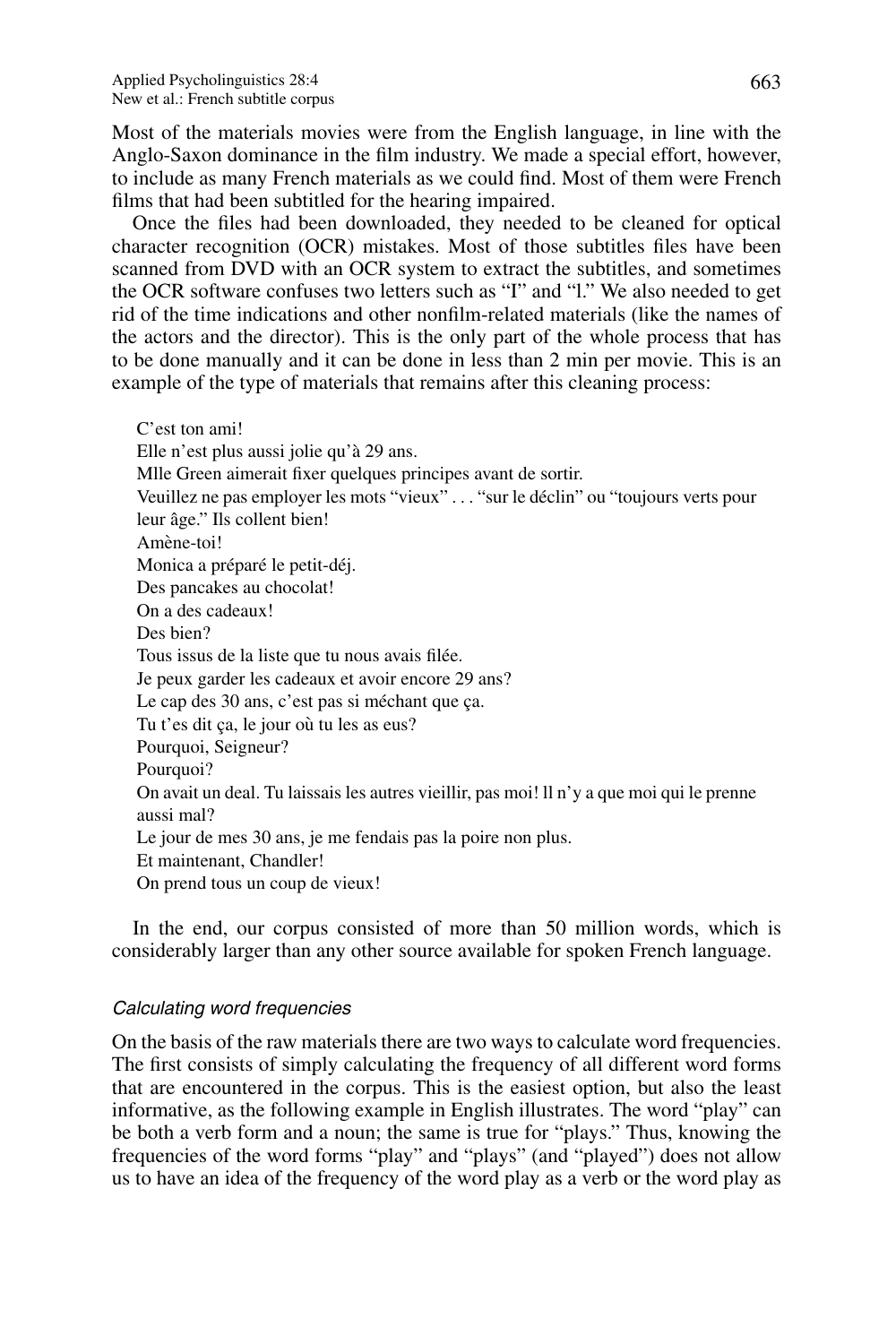a noun. Given that the processing of singular nouns is influenced by the frequency of its plural (New, Brysbaert, Segui, Ferrand, & Rastle, 2004), this is important information we are missing.

The second option is to parse the sentences, so that we know which syntactic role each word has (this is called a tagged corpus). Currently, there are many good parsers available. For our research, we opted for Cordial Analyseur 8.13, which is, to our knowledge, the best tagger for French<sup>2</sup> at the moment.

On the basis of the tagged corpus, we obtained a list of 313,656 entries, including compounds, first names, punctuations, and so forth. To clean this list, we used the spelling checker Aspell 0.50.3.3, the dictionary Le Grand Robert (Robert, 1996), the databases Morphalou 1.01 (Romary, Salmon-Alt, & Francopoulo, 2004), and Lexique 2.62 (New et al., 2004). The outcome of this filtering is available on the Internet as part of our project on French word characteristics (www.lexique.org).

On the basis of extensive testing, it seemed to us that the best frequency measure to derive from the subtitle corpus was one in which we gave equal weight to each of the four subcorpora (French films, English films, English television, and non-English films). In this way, the frequency estimates were based on the largest possible corpus, and we avoided that they were overly dependent on (American) movies. Therefore, we first calculated the frequency per million words for the French films, the English films, the English television series, and the non-English films. Then, the average was taken of these four measures.

## THE VALIDITY OF THE NEW CORPUS AND THE NEW FREQUENCIES

There may be some concerns about the validity of the subtitle measure. After all, subtitles usually consist of a shortened and edited form of what is said. They lack all the hesitations and pronunciation errors common to spoken language usage. In addition, the topics covered in movies and television series are biased to certain topics. For instance, they more often deal with adultery and contacts with the police than is true for the average participant of a psycholinguistic experiment (although many participants watch a considerable number of these movies every week and hence are quite familiar with the topics).

We used two ways to test whether these are real concerns. The first is to see how the subtitle frequencies compare to those of existing sources (in test research, this is called congruent validity). The second is to see how well the new frequencies predict word processing times (called the criterion validity).

### Congruent validity with another database of spoken frequencies

A first comparison we made was between the subtitle frequencies and the frequencies from a classical French spoken corpus the "Corpus de Référence du Français Parlé" (CRFP; Equipe DELIC, 2004). The CRFP consists of a series of interviews lasting between 10 and 30 min that took place in 40 French towns. Interviews have been directed and corrected by a senior researcher from the DELIC team. Their questions were mainly related to the participant's life or work. It consists of 1 million words based on 36 hr of speech. The interviews were held in real-life situations (at home, at work, in a shop, on the radio, etc.).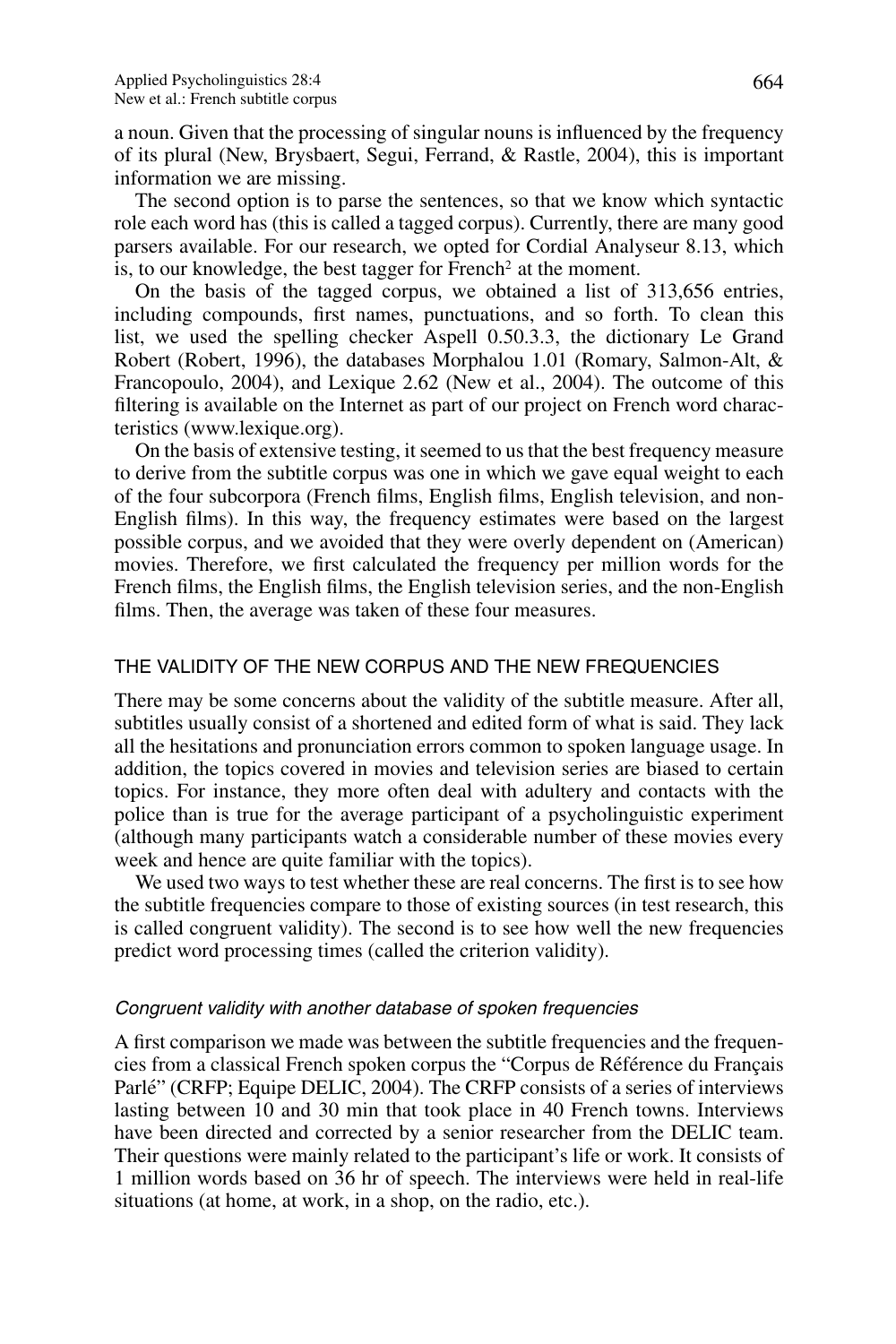There were 5,206 entries common to our corpus and the CRFP. Because we only had access to the word form frequencies (i.e., play[noun +  $vert$ , plays[noun + verb]) from the CRFP, we calculated the corresponding frequencies for our corpus. All frequencies were coded as frequency per million words. The correlation between the subtitle and the CRFP frequencies (both log transformed) was .73, which is respectable.

To get a better idea of the origins of the discrepancies between the two lists, we looked at the entries that had a much higher or much lower frequency in one of the lists. We used the ratio of the subtitle frequency/CRFP frequency to select them. Table 1 presents the words for which the subtitle frequency was much higher than the CRFP frequency.

Two types of entries seem to pop out. The first category consists of words that are related to police matters (*tuer* [to kill], *prison* [jail], *police* [police], *armes* [weapons], *balle* [bullet]), which is in line with the fact that police-related issues figure more dominantly in movies and television series than in everyday life of most people (although many of these people watch the films and television series from our database and so do get quite a bit of exposure to these words). Finally, typical spoken expressions seem to be more frequent in the subtitle corpus than in the CRFP (*dieu* [god], *salut* [hi], *désolé* [sorry], *laissez* [let], *papa* [daddy], *docteur* [doctor], *verit ´ e´* [truth], *con* [dumb], *minute* [minute], *devrais* [should], *dormir* [to sleep], etc.). This is easily explained by the composition of the two corpora: the subtitle corpus is mostly made of people interacting in conversations, whereas the CRFP mainly comprises monologs from participants. Also notice that these words are words that are of a reasonable frequency in both lists.

The second question we wanted to ask was to know if our subtitle corpus would not miss some big lexical field compared to the more classical CRFP corpus. To do that we looked at Table 2, which shows the reverse situation, where the frequency in the CRFP corpus was much higher than the frequency in the subtitle one.

There seem to be five main categories of words that have a higher frequency in CRFP than in the subtitle corpus. The first category consists of words that are used in particular in some regions of France only, such as *pétanque [bowls]*, *lyonnaise* [of Lyons], *provençal* [of Provence], *Roquefort* [Roquefort], *calandre* [a kind of Mediterranean bird], and *tarot* [tarot]. The second category consists of words related to French administrations, such as *administrations*, *municipalite´* [municipality], *collectivites´* [local authorities], and *specification ´* [specification], and probably represent the questions asked to participants such as "What is your work?" The third category consists of onomatopoeias that are typical for spontaneous spoken language *(euh, bé, mh, hum)*. The fourth category contains entries that form part of fixed expressions (*parce, abord*). These frequencies are an artefact because of differences in tokenization used in the two corpora. Finally, there is a subcategory of words that seem to be typically French and that do not figure in many of our films (*viticole* [wine producing], *charcutier* [butcher], *viticulture* [vine growing]). These would be the only words that are seriously underestimated in our list. The numbers are underrepresented because they are more represented as Arabic than Roman in the subtitle corpus. Notice, however, that many high ratios were because of very low frequencies in the subtitle corpus (e.g., *omnisports* [sports center] got a ratio of 800, because there were only 0.01 words per million in the subtitle corpus against 8 words per million in the CRFP).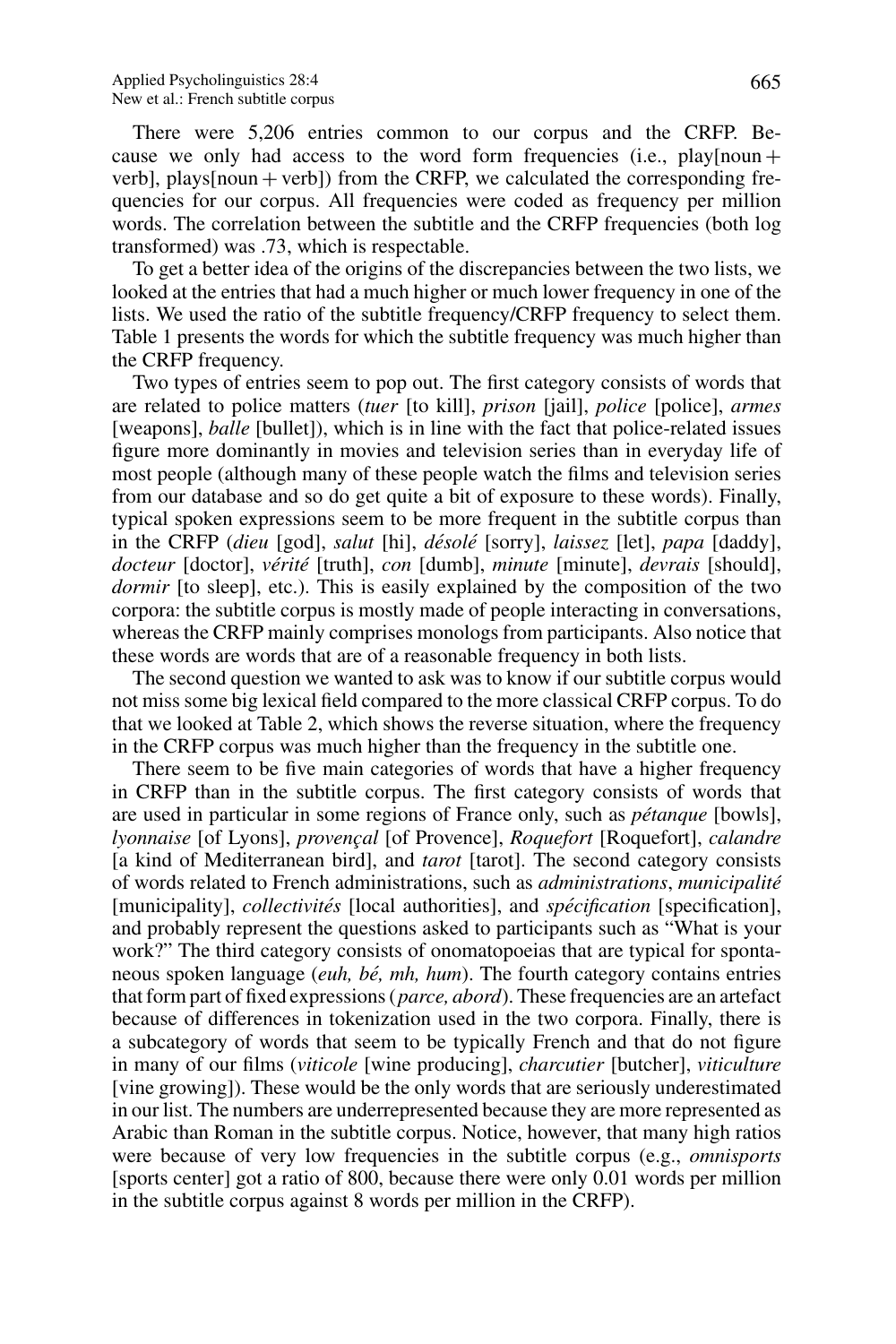|         | Word            | Frequencies       |                         |          |          | Word                | Frequencies |                         |       |
|---------|-----------------|-------------------|-------------------------|----------|----------|---------------------|-------------|-------------------------|-------|
| Word    | Translation     | Subtitles         | <b>CRFP</b>             | Ratio    | Word     | Translation         | Subtitles   | <b>CRFP</b>             | Ratio |
| Dieu    | God             | 842.49            | 5                       | 169      | Arrête   | Stop                | 453.25      | 23                      | 20    |
| Salut   | Safety          | 486.19            | $\overline{\mathbf{4}}$ | 122      | Feu      | Fire                | 234.88      | 12                      | 20    |
| Papa    | Daddy           | 478.21            | $\overline{4}$          | 120      | Taxi     | Taxi                | 58.69       | 3                       | 20    |
| Tué     | Killed          | 263.82            | 3                       | 88       | Tom      | Tom                 | 58.58       | 3                       | 20    |
| Tuer    | Kill            | 342.3             | 6                       | 57       | Mort     | Death               | 735.86      | 38                      | 19    |
| Désolé  | Sorry           | 382.49            | 7                       | 55       | Balle    | Ball                | 77.19       | $\overline{4}$          | 19    |
| Docteur | Doctor          | 220.91            | 5                       | 44       | Emmène   | Take                | 77.11       | $\overline{4}$          | 19    |
| Laissez | Leave           | 262.78            | 6                       | 44       | Amoureux | Lover               | 76.74       | $\overline{4}$          | 19    |
| T'      | T,              | 4289.77           | 100                     | 43       | Marie    | Marie               | 76.23       | $\overline{4}$          | 19    |
| Dormir  | Sleep           | 158.72            | $\overline{4}$          | 40       | Excusez  | Excuse              | 228.64      | 12                      | 19    |
| Vérité  | Truth           | 187.93            | 5                       | 38       | Suivez   | Follow              | 57.13       | 3                       | 19    |
| Ira     | Will come       | 148.18            | $\overline{4}$          | 37       | Attendez | Wait                | 228.41      | 12                      | 19    |
| Con     | Idiot           | 145.34            | $\overline{4}$          | 36       | Demain   | Tomorrow            | 470.48      | 25                      | 19    |
| Prison  | Prison          | 141.27            | $\overline{4}$          | 35       | Secret   | Secret              | 111.87      | 6                       | 19    |
| Fous    | Madmen          | 203.88            | 6                       | 34       | Amour    | Love                | 446.95      | 24                      | 19    |
| Ta      | Your            | 1250.15           | 39                      | 32       | Hier     | Yesterday           | 221.03      | 12                      | 18    |
| Police  | Police          | 272.26            | 9                       | 30       | Allons   | Let us go           | 495.44      | 27                      | 18    |
| Viens   | Come            | 934.18            | 32                      | 29       | Bientôt  | Soon                | 182.66      | 10                      | 18    |
| Devrais | Should          | 233.11            | 8                       | 29       | Faim     | Hungry              | 125.86      | 7                       | 18    |
| Devoir  | Duty            | 115.71            | $\overline{4}$          | 29       | Fric     | Cash                | 107.62      | 6                       | 18    |
| Minute  | Minute          | 144.09            | 5                       | 29       | Te       | You                 | 3956.13     | 221                     | 18    |
| Es      | Are             | 2359.39           | 85                      | 28       | Sang     | <b>Blood</b>        | 300.68      | 17                      | 18    |
| Merci   | Thank you       | 1298.82           | 47                      | 28       | Heureuse | Happy               | 87.77       | 5                       | 18    |
| Venez   | Come            | 300.65            | 11                      | 27       | Viendra  | Will come           | 52.27       | 3                       | 17    |
| Dirait  | Would say       | 188.38            | $\overline{7}$          | 27       | Déjeuner | Lunch               | 69.51       | $\overline{\mathbf{4}}$ | 17    |
| Dois    | Must            | 884.38            | 33                      | 27       | Mange    | Eat                 | 103.02      | 6                       | 17    |
|         |                 |                   |                         |          | Calme    | Peace               |             | 15                      |       |
| Bonsoir | Good<br>evening | 159.18            | 6                       | 27       |          |                     | 255.07      |                         | 17    |
| Silence | Silence         | 104.16            | $\overline{4}$          | 26       | Clé      |                     | 67.89       | $\overline{4}$          | 17    |
| Folle   | Mad             |                   | $\overline{4}$          |          | Pire     | Key<br>Worse        |             | 8                       | 17    |
| Maman   | Mom             | 101.96            | 21                      | 25<br>25 | Colère   |                     | 134.69      | $\overline{4}$          | 17    |
| Toi     | You             | 530.85<br>2488.11 | 99                      | 25       | Sexe     | Anger<br><b>Sex</b> | 67.11       | 3                       | 17    |
|         |                 |                   | 5                       | 25       |          |                     | 50.03       | 19                      |       |
| Visage  | Face            | 123.97            |                         |          | Yeux     | Eyes                | 312.02      |                         | 16    |
| Ton     | Your            | 1755.24           | 71                      | 25       | Voix     | Voice               | 129.19      | 8                       | 16    |
| Tue     | Kill            | 122.31            | 5                       | 24       | Croyais  | Believed            | 160.7       | 10                      | 16    |
| Appelez | Call            | 94.91             | $\overline{4}$          | 24       | Ferai    | Shall<br>make       | 144.39      | 9                       | 16    |
| Mec     | Fellow          | 250.16            | 11                      | 23       | Sois     | Be                  | 252.6       | 16                      | 16    |
| Coucher | Bedtime         | 89.19             | $\overline{4}$          | 22       | Aurai    | Shall have          | 110.45      | 7                       | 16    |
| Prie    | Pray            | 244.47            | 11                      | 22       | Attends  | Wait                | 473.11      | 30                      | 16    |
| Homme   | Man             | 771.48            | 35                      | 22       | Serez    | Will be             | 78.14       | 5                       | 16    |
| Fut     | Was             | 87.72             | $\overline{4}$          | 22       | Ferais   | Would               |             |                         |       |
|         |                 |                   |                         |          |          | make                | 109.05      | 7                       | 16    |
| Victime | Victim          | 65.72             | 3                       | 22       | Sors     | Go out              | 154.41      | 10                      | 15    |
| Bébé    | Baby            | 171.87            | 8                       | 21       | Ne       | Not                 | 13314.15    | 863                     | 15    |

Table 1. Words for which the subtitle frequency per million words is much higher than the CRFP frequency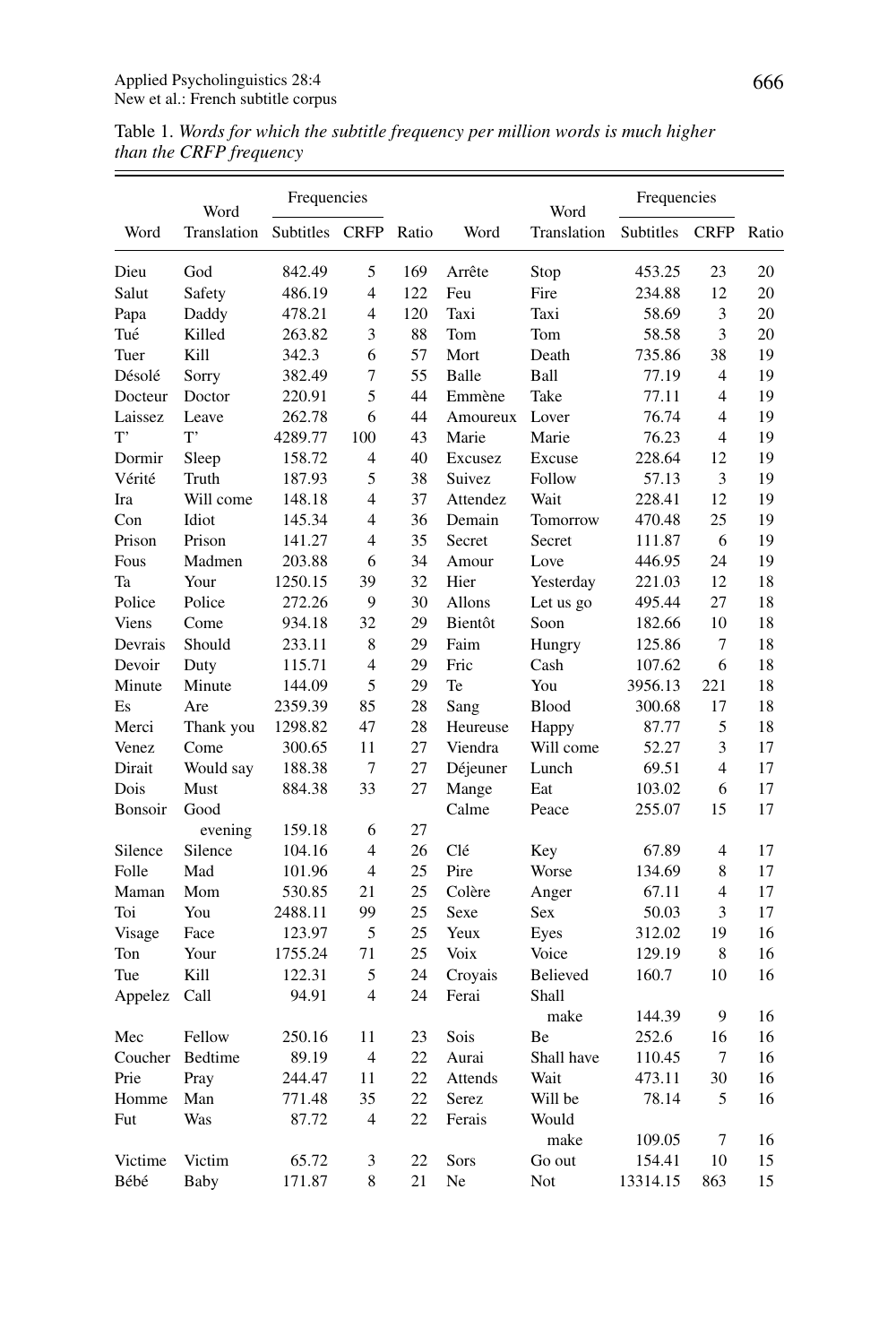|               | Word             | Frequencies      |             |       |         | Word            | Frequencies      |             |       |
|---------------|------------------|------------------|-------------|-------|---------|-----------------|------------------|-------------|-------|
| Word          | Translation      | <b>Subtitles</b> | <b>CRFP</b> | Ratio | Word    | Translation     | <b>Subtitles</b> | <b>CRFP</b> | Ratio |
| <b>Voyons</b> | Let us see       | 126.61           | 6           | 21    | Sérieux | <b>Serious</b>  | 107.27           | 7           | 15    |
| Armes         | Weapons          | 105.06           | 5           | 21    | Triste  | Sad             | 91.86            | 6           | 15    |
| Honneur       | Honor            | 125.2            | 6           | 21    | Ennuis  | <b>Troubles</b> | 61.18            | 4           | 15    |
| Roi           | King             | 164.68           | 8           | 21    | Paie    | Pay             | 60.87            | 4           | 15    |
| Penses        | Think            | 184.75           | 9           | 21    | Cacher  | Hide            | 60.44            | 4           | 15    |
| Sale          | Salt             | 121.85           | 6           | 20    | Morte   | Dead            |                  |             |       |
|               |                  |                  |             |       |         | woman           | 135.79           | 9           | 15    |
| Jolie         | <b>Beautiful</b> | 100.29           | 5           | 20    | Garcon  | Boy             | 193.14           | 13          | 15    |
| <b>Tes</b>    | Your             | 681.89           | 34          | 20    | Donnez  | Give            | 117.82           | 8           | 15    |

|  |  | Table 1 ( <i>cont.</i> ) |
|--|--|--------------------------|
|--|--|--------------------------|

*Note:* CRFP, Corpus de Référence du Francais Parlé (Equipe DELIC, 2004). Words are ranked as a function of the ratio of subtitle frequency/CRFP frequency (frequencies/million words).

#### Congruent validity with written frequencies

Another question that we can ask concerning this new corpus is to what extent it is similar to written language. To address this problem, we also compared the subtitle frequencies with written frequencies based on a corpus of 14.8 million words (New et al., 2004). These frequencies are based on 220 novels published between 1950 and 2000. Because this corpus has been tagged, we could make use of the lemma frequencies (i.e., the frequency of play[noun]), which consists of the summed frequencies of play[noun] + plays[noun]; or the frequency of play[verb], which consists of the summed frequencies of play[verb] + plays[verb] + played[verb].

We also analyzed the discrepancies for the surface frequencies but they showed essentially that the past tense is more frequent in written language than in spoken language. That's why we decided to use lemmas frequencies here.

There were 28,598 lemmas in common with a frequency larger than 0 per million. The correlation between the written and the spoken frequencies for these lemmas was .85. To get a better idea of the discrepancies, we again looked at the most extreme cases. Table 3 shows the lemmas for which the subtitle frequencies were much higher than the written frequencies.

Two types of words again seemed to be prominent. The first are words that are typical for the spoken language in everyday life (*ok, désolé* [sorry], *super* [great], *info* [information], *petit-dejeuner ´* [breakfast], *baby-sitter*, *cappuccino*, *stress*, *shampooing* [shampoo], etc.). The second are words related to (American) film themes (*astéroïde* [asteroid], *capitole* [capitol], *missile* [missile], and *federal* [fede ral]).

Table 4 lists the extremes at the other end, with much higher frequencies in the written corpus than in the subtitle corpus. A look at the words in the table indicates that none of them seem frequently used in everyday language.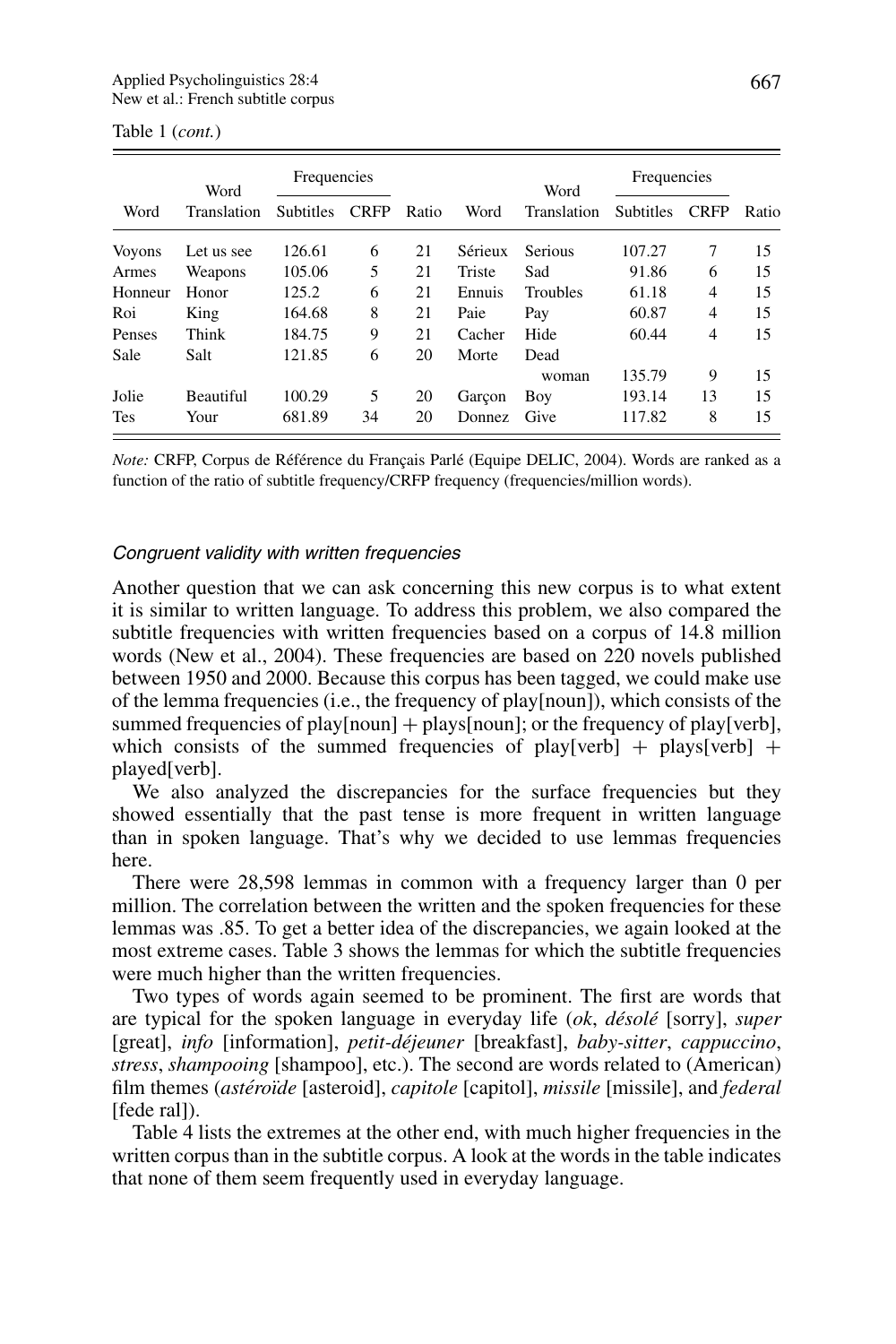|                    | Word             | Frequencies      |                |       |                   | Word            | Frequencies      |             |       |
|--------------------|------------------|------------------|----------------|-------|-------------------|-----------------|------------------|-------------|-------|
| Word               | Translation      | <b>Subtitles</b> | <b>CRFP</b>    | Ratio | Word              | Translation     | <b>Subtitles</b> | <b>CRFP</b> | Ratio |
| Cépages            | <b>Vines</b>     | 0.01             | 29             | 2900  | Romane            | Romanic         | 0.03             | 4           | 133   |
| Lyonnaise          | Of Lyons         | 0.01             | 14             | 1400  | Velum             | Awning          | 0.03             | 4           | 133   |
| Embut              | Coated           | 0.01             | 8              | 800   | Spécificité       | Specificity     | 0.07             | 9           | 129   |
| Mygales            | Mygales spiders  | 0.01             | 8              | 800   | Approximations    | Estimates       | 0.04             | 5           | 125   |
| Omnisports         | Sports center    | 0.01             | 8              | 800   | Destinataires     | Addressees      | 0.04             | 5           | 125   |
| <b>Hectolitres</b> | Hectoliters      | 0.01             | $\overline{7}$ | 700   | Enduits           | Fillers         | 0.04             | 5           | 125   |
| Ouatre-vingt-      |                  |                  |                |       |                   |                 |                  |             |       |
| dix-huit           | Ninety-eight     | 0.02             | 14             | 700   | Multimédia        | Multimedia      | 0.08             | 10          | 125   |
| Départementaux     | Local            | 0.01             | 6              | 600   | Soignante         | Medical         | 0.04             | 5           | 125   |
| Collectivités      | Communities      | 0.01             | 5              | 500   | Agglomération     | Conglomeration  | 0.1              | 12          | 120   |
| Piétonnes          | Pedestrians      | 0.01             | 5              | 500   | Annotations       | <b>Notes</b>    | 0.05             | 6           | 120   |
| Tandis             | Whereas          | 0.12             | 52             | 433   | Levures           | Yeasts          | 0.05             | 6           | 120   |
| Apposition         | Apposition       | 0.01             | 4              | 400   | Bas-relief        | Bas-relief      | 0.07             | 7           | 100   |
| Cloisonnement      | Subdivision      | 0.01             | 4              | 400   | Bourguignonne     | Burgundian      | 0.04             | 4           | 100   |
| Provençal          | Provencial       | 0.01             | 4              | 400   | Litho             | Lithograph      | 0.04             | 4           | 100   |
| Soumissionner      | Tender           | 0.01             | 4              | 400   | Soixante-quatorze | Seventy-four    | 0.03             | 3           | 100   |
| Vernaculaire       | Vernacular       | 0.01             | 4              | 400   | Soixante-quatre   | Sixty-four      | 0.04             | 4           | 100   |
| Cépage             | Vine             | 0.04             | 15             | 375   | Euh               | Euh             | 107.69           | 10761       | 100   |
| Parce              | <b>Because</b>   | 5.33             | 1944           | 365   | Administrations   | Administrations | 0.15             | 13          | 87    |
| Modo               | Roughly          | 0.02             | 7              | 350   | Péjoratif         | Pejorative      | 0.07             | 6           | 86    |
| Municipalités      | Municipalities   | 0.03             | 10             | 333   | Lamelle           | Small strip     | 0.13             | 11          | 85    |
| Dotations          | Endowments       | 0.02             | 5              | 250   | Feuillet          | Leaf            | 0.06             | 5           | 83    |
| Glacis             | Glacis           | 0.02             | 5              | 250   | Commercialisation | Marketing       | 0.15             | 12          | 80    |
| Plait              | Pleases          | 0.02             | 5              | 250   | Cyclable          | Cycle           | 0.05             | 4           | 80    |
| Mygale             | Trap-door spider | 0.04             | 9              | 225   | Sélectives        | Selective       | 0.05             | 4           | 80    |
| Faite              | Made             | 0.15             | 31             | 207   | Roquefort         | Roquefort       | 0.24             | 19          | 79    |

Table 2. Words for which the CRFP frequency per million words is much higher than the subtitle frequency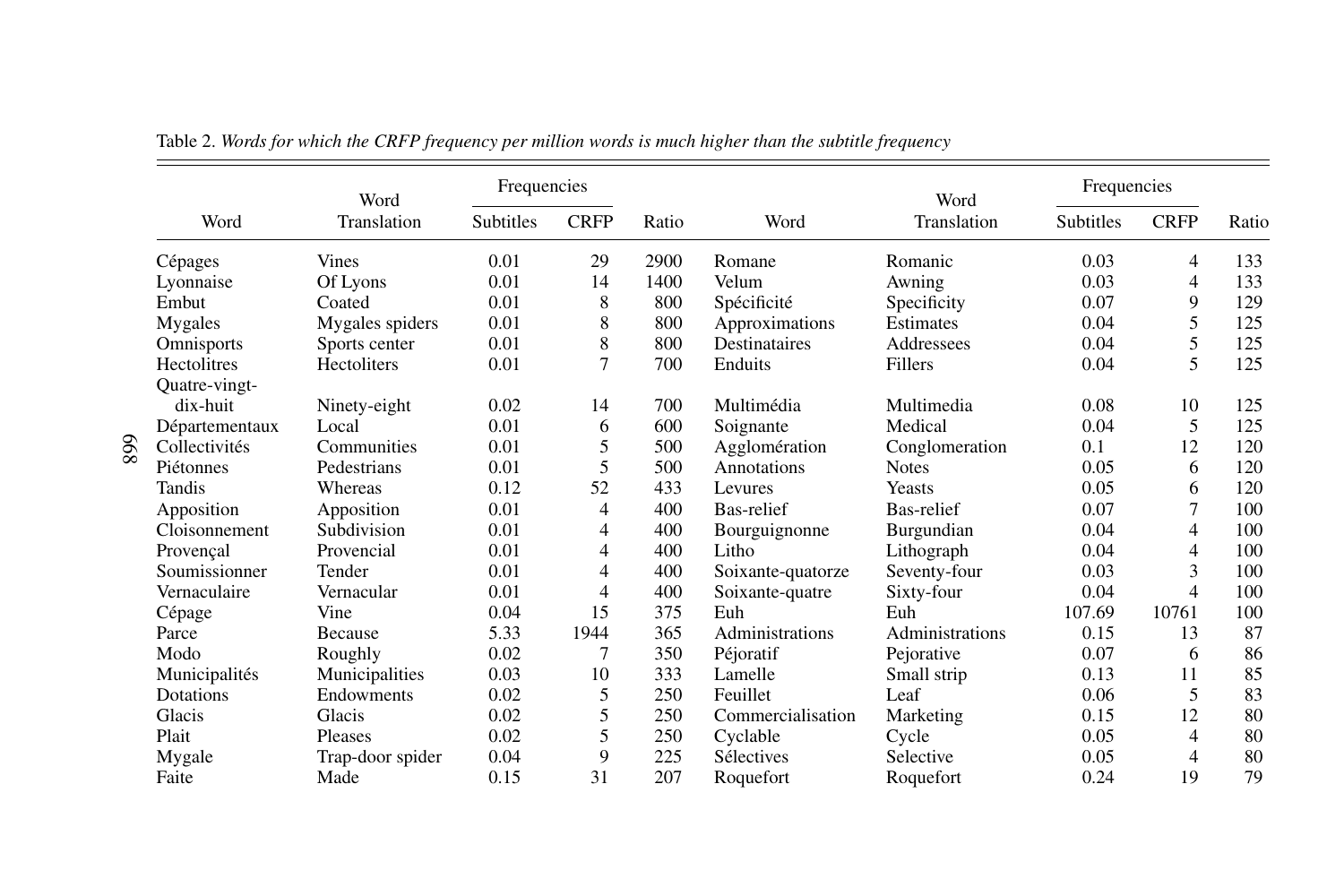| Animations        | Animations          | 0.07 | 14  | 200 | Calandre           | Calender          | 0.09 | 7    | 78 |
|-------------------|---------------------|------|-----|-----|--------------------|-------------------|------|------|----|
| Asthénie          | Asthenia            | 0.02 | 4   | 200 | Mh                 | Mh                | 0.12 | 9    | 75 |
| Départemental     | Local               | 0.02 | 4   | 200 | Taille-crayon      | Pencil sharpener  | 0.04 | 3    | 75 |
| Désherbants       | Weedkillers         | 0.02 | 4   | 200 | Rocade             | <b>Bypass</b>     | 0.26 | 19   | 73 |
| Deuils            | <b>Bereavements</b> | 0.03 | 6   | 200 | Quatre-vingt-cinq  | Eighty-five       | 0.07 | 5    | 71 |
| Quatre-vingt-huit | Eighty-eight        | 0.02 | 4   | 200 | Quatre-vingt-sept  | Eighty-seven      | 0.07 | 5    | 71 |
| Satiriques        | Satiric             | 0.02 | 4   | 200 | Relationnel        | Relational        | 0.14 | 10   | 71 |
| Sonorisation      | Sound system        | 0.03 | 6   | 200 | Dégradations       | Damages           | 0.1  |      | 70 |
| Spécification     | Specification       | 0.02 | 4   | 200 | Quatre-vingt-seize | Ninety-six        | 0.1  | 7    | 70 |
| Beh               | Beh                 | 0.04 | 8   | 200 | Hum                | Hem               | 33.2 | 2281 | 69 |
| Endogène          | Endogenous          | 0.03 | 6   | 200 | Faites             | Make              | 1.68 | 104  | 62 |
| Viticulture       | Vine growing        | 0.03 | 6   | 200 | Associative        | Associative       | 0.1  | 6    | 60 |
| Bé                | Bé                  | 0.84 | 166 | 198 | Imprimeurs         | Printers          | 0.1  | 6    | 60 |
| Pétanque          | <b>Bowls</b>        | 0.17 | 33  | 194 | Visu               | Display device    | 0.05 | 3    | 60 |
| Arcane            | Mystery             | 0.05 | 9   | 180 | Salariale          | Wage              | 0.17 | 10   | 59 |
| Mouflon           | Mouflon             | 0.04 | 7   | 175 | Quatre-vingt-dix   | Ninety            | 0.41 | 24   | 59 |
| Plupart           | Most                | 0.29 | 48  | 166 | Dictionnaires      | Dictionaries      | 0.31 | 18   | 58 |
| Pédagogiques      | Educational         | 0.05 | 8   | 160 | <b>Brocantes</b>   | Secondhand trades | 0.07 | 4    | 57 |
| Gypaète           | Lammergeyer         | 0.07 | 11  | 157 | Râteaux            | Rakes             | 0.07 | 4    | 57 |
| Viticole          | Wine-producing      | 0.04 | 6   | 150 | Fiscalité          | Tax system        | 0.09 | 5    | 56 |
| Filières          | Fields of study     | 0.05 | 7   | 140 | Polypes            | Polyps            | 0.09 | 5    | 56 |
| Abord             | Access              | 0.92 | 123 | 134 | Tarot              | Tarot             | 0.36 | 20   | 56 |
| Charcutier        | <b>Butcher</b>      | 0.03 | 4   | 133 | Coraux             | Corals            | 0.38 | 21   | 55 |
| Flûtistes         | <b>Flutists</b>     | 0.03 | 4   | 133 | Dix-septième       | Seventeenth       | 0.26 | 14   | 54 |
| Hebdos            | Weekly              |      |     |     | Solfège            | Music theory      | 0.15 | 8    | 53 |
|                   | newspapers          | 0.03 | 4   | 133 |                    |                   |      |      |    |

*Note:* CRFP, Corpus du Référence du Français Parlé (Equipe DELIC, 2004). Words are ranked as a function of the ratio CRFP frequency/subtitle frequency (frequencies/million words).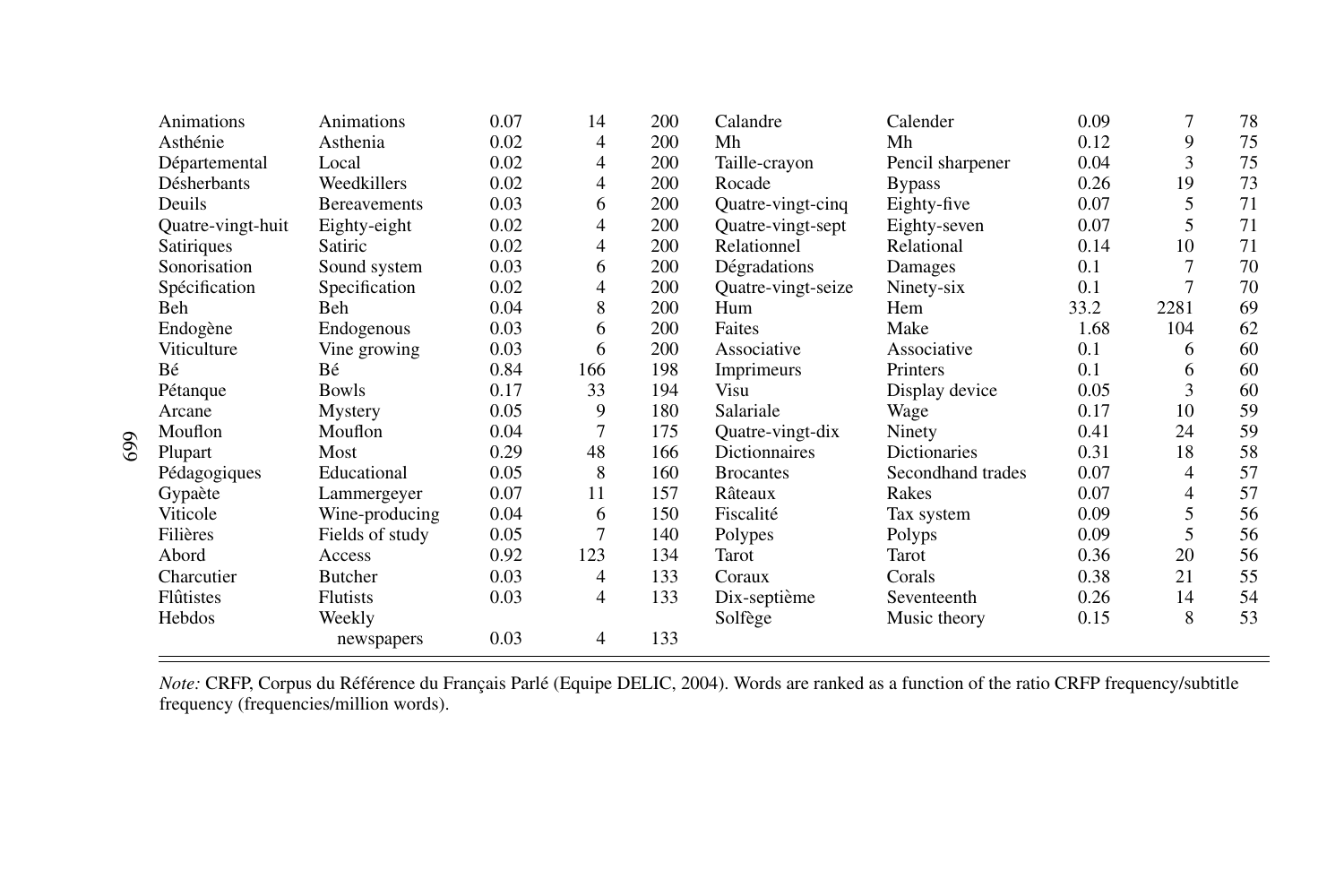|                | Word             | Part of    | Frequencies |              |       |                   | Word            | Part of    | Frequencies |              |       |
|----------------|------------------|------------|-------------|--------------|-------|-------------------|-----------------|------------|-------------|--------------|-------|
| Word           | Translation      | Speech     | Subtitles   | <b>Books</b> | Ratio | Word              | Translation     | Speech     | Subtitles   | <b>Books</b> | Ratio |
| Sorcière       | Witch            | <b>NOM</b> | 14.36       | 0.07         | 205   | <b>Bizut</b>      | Rookie          | <b>NOM</b> | 2.29        | 0.07         | 33    |
| Ok             | Ok               | <b>ADJ</b> | 232.84      | 1.15         | 202   | Toxine            | Toxin           | <b>NOM</b> | 2.27        | 0.07         | 32    |
| Thérapie       | Therapy          | <b>NOM</b> | 13.48       | 0.07         | 193   | Astéroïde         | Asteroid        | <b>NOM</b> | 2.26        | 0.07         | 32    |
| Petit-déjeuner | <b>Breakfast</b> | <b>NOM</b> | 13.4        | 0.07         | 191   | Technologie       | Technology      | <b>NOM</b> | 17.39       | 0.54         | 32    |
| Ana            | Ana              | <b>NOM</b> | 26.26       | 0.14         | 188   | Activation        | Activation      | <b>NOM</b> | 2.25        | 0.07         | 32    |
| Cookie         | Cookie           | <b>NOM</b> | 8.19        | 0.07         | 117   | Vidéo             | Video           | <b>ADJ</b> | 23.44       | 0.74         | 32    |
| Media          | Media            | <b>NOM</b> | 8.06        | 0.07         | 115   | Nietzschéen       | Nietzschian     | <b>NOM</b> | 2.2         | 0.07         | 31    |
| Qk             | Ok               | <b>ADV</b> | 135.05      | 1.22         | 111   | House             | House           | <b>NOM</b> | 8.27        | 0.27         | 31    |
| Crash          | Crash            | <b>NOM</b> | 6.66        | 0.07         | 95    | Sous-titrer       | To subtitle     | <b>VER</b> | 6.03        | 0.2          | 30    |
| Synchro        | Synchronization  | <b>ADJ</b> | 12.93       | 0.14         | 92    | Fédéral           | Federal         | <b>NOM</b> | 4.21        | 0.14         | 30    |
| Gay            | Gay              | <b>NOM</b> | 11.56       | 0.14         | 83    | Détecteur         | Detector        | <b>NOM</b> | 7.97        | 0.27         | 30    |
| Relax          | Relaxed          | <b>NOM</b> | 5.69        | 0.07         | 81    | Paranormal        | Paranormal      | <b>ADJ</b> | 2.02        | 0.07         | 29    |
| Karma          | Karma            | <b>NOM</b> | 10.6        | 0.14         | 76    | Capitole          | Capitole        | <b>NOM</b> | 2.01        | 0.07         | 29    |
| Colocataire    | Cotenant         | <b>NOM</b> | 4.83        | 0.07         | 69    | Gnocchi           | Gnocchi         | <b>NOM</b> | 1.99        | 0.07         | 28    |
| Loser          | Loser            | <b>NOM</b> | 4.73        | 0.07         | 68    | Mutant            | Mutant          | <b>ADJ</b> | 1.99        | 0.07         | 28    |
| Psychopathe    | Psychopath       | <b>NOM</b> | 9.27        | 0.14         | 66    | Cappuccino        | Cappuccino      | <b>NOM</b> | 1.97        | 0.07         | 28    |
| <b>Bingo</b>   | Bingo            | <b>NOM</b> | 9.01        | 0.14         | 64    | Superviseur       | Superintendent  | <b>NOM</b> | 1.97        | 0.07         | 28    |
| Cortex         | Cortex           | <b>NOM</b> | 8.65        | 0.14         | 62    | Surfer            | To surf         | <b>VER</b> | 9.39        | 0.34         | 28    |
| Scanner        | Scanner          | <b>NOM</b> | 8.53        | 0.14         | 61    | Maintenance       | Maintenance     | <b>NOM</b> | 3.86        | 0.14         | 28    |
| Burger         | Burger           | <b>NOM</b> | 4.24        | 0.07         | 61    | Junior            | Junior          | <b>NOM</b> | 14.66       | 0.54         | 27    |
| Gay            | Gay              | <b>ADJ</b> | 20.17       | 0.34         | 59    | Électromagnétique | Electromagnetic | <b>ADJ</b> | 1.9         | 0.07         | 27    |
| Portable       | Mobile           | <b>ADJ</b> | 35.42       | 0.61         | 58    | Propulseur        | Propeller       | <b>NOM</b> | 1.88        | 0.07         | 27    |
| Pacificateur   | Peacemaker       | <b>NOM</b> | 3.87        | 0.07         | 55    | Super             | Great           | <b>NOM</b> | 72.78       | 2.77         | 26    |
| Info           | Info             | <b>NOM</b> | 25.5        | 0.47         | 54    | <b>Stress</b>     | <b>Stress</b>   | <b>NOM</b> | 10.73       | 0.41         | 26    |
| Thérapeute     | Therapist        | <b>NOM</b> | 3.63        | 0.07         | 52    | Sainte            | Saint           | <b>NOM</b> | 12.24       | 0.47         | 26    |
| Vidéo          | Video            | <b>NOM</b> | 21.11       | 0.41         | 51    | Générateur        | Generator       | <b>NOM</b> | 8.84        | 0.34         | 26    |

Table 3. Words for which the subtitle frequency per million words is much higher than the written frequency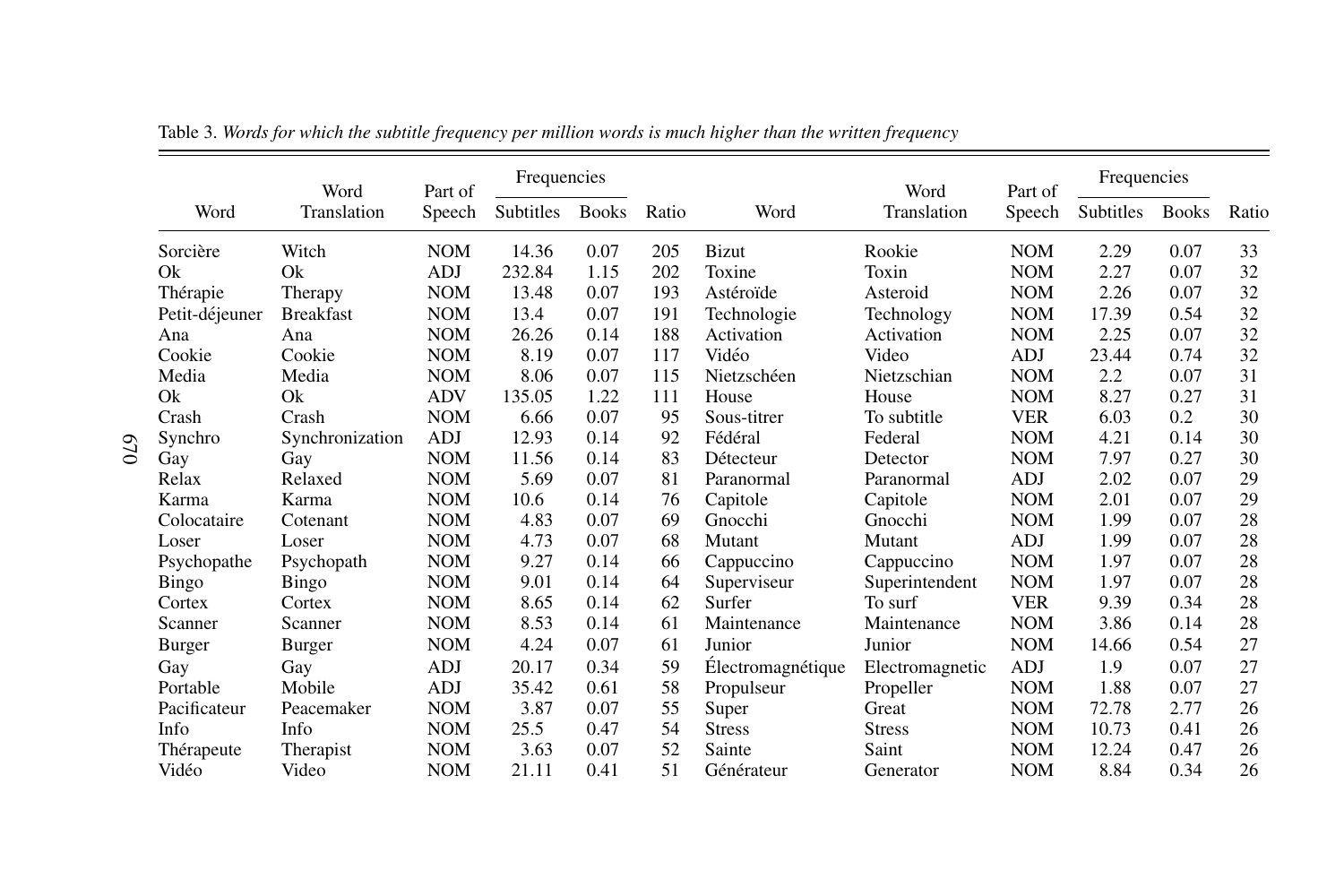| Master        | Master     | <b>NOM</b> | 3.53  | 0.07 | 50 | Informatique    | Data processing  | ADJ        | 5.2    | 0.2   | 26 |
|---------------|------------|------------|-------|------|----|-----------------|------------------|------------|--------|-------|----|
| Mémo          | Memo       | <b>NOM</b> | 3.37  | 0.07 | 48 | Timing          | Timing           | <b>NOM</b> | 3.64   | 0.14  | 26 |
| Jésus         | Jesus      | <b>NOM</b> | 51.46 | 1.08 | 48 | Logiciel        | Software         | <b>NOM</b> | 3.58   | 0.14  | 26 |
| Rap           | Rap        | <b>NOM</b> | 3.29  | 0.07 | 47 | Country         | Country          | ADJ        | 1.78   | 0.07  | 25 |
| Fun           | Fun        | <b>NOM</b> | 3.21  | 0.07 | 46 | Homicide        | Manslaughter     | <b>NOM</b> | 11.93  | 0.47  | 25 |
| Hockey        | Hockey     | <b>NOM</b> | 6.37  | 0.14 | 46 | Joker           | Joker            | <b>NOM</b> | 3.5    | 0.14  | 25 |
| <b>Vortex</b> | Whirlpool  | <b>NOM</b> | 6.09  | 0.14 | 44 | Gémeau          | Gémeau           | <b>NOM</b> | 1.73   | 0.07  | 25 |
| Conteneur     | Container  | <b>NOM</b> | 2.89  | 0.07 | 41 | Penny           | Penny            | <b>NOM</b> | 3.46   | 0.14  | 25 |
| Coréen        | Korean     | ADJ        | 2.83  | 0.07 | 40 | Jacuzzi         | Jacuzzi          | <b>NOM</b> | 3.43   | 0.14  | 25 |
| Faxer         | To fax     | <b>VER</b> | 2.83  | 0.07 | 40 | Pentagone       | Pentagon         | <b>NOM</b> | 4.86   | 0.2   | 24 |
| Fax           | Fax        | <b>NOM</b> | 5.52  | 0.14 | 39 | Passe-la-moi    | Cross it to me   | <b>NOM</b> | 1.69   | 0.07  | 24 |
| Baby-sitter   | Babysitter | <b>NOM</b> | 7.76  | 0.2  | 39 | Sonar           | Sonar            | <b>NOM</b> | 1.69   | 0.07  | 24 |
| Réessayer     | Retry      | <b>VER</b> | 5.38  | 0.14 | 38 | Immatriculé     | Registered       | ADJ        | 1.66   | 0.07  | 24 |
| Investisseur  | Investor   | <b>NOM</b> | 2.61  | 0.07 | 37 | Tequila         | Tequila          | <b>NOM</b> | 4.73   | 0.2   | 24 |
| Pissou        | Pee        | <b>NOM</b> | 5.2   | 0.14 | 37 | <b>Braiment</b> | <b>Braiment</b>  | <b>NOM</b> | 7.92   | 0.34  | 23 |
| Accro         | Addict     | <b>NOM</b> | 2.54  | 0.07 | 36 | Favela          | Favela           | <b>NOM</b> | 1.59   | 0.07  | 23 |
| Activé        | Activated  | ADJ        | 2.54  | 0.07 | 36 | Inapproprié     | Inappropriate    | ADJ        | 1.58   | 0.07  | 23 |
| Implant       | Implant    | <b>NOM</b> | 5.08  | 0.14 | 36 | Hot-dog         | Hot dog          | <b>NOM</b> | 6.05   | 0.27  | 22 |
| Cash          | Cash       | <b>NOM</b> | 2.53  | 0.07 | 36 | Stresser        | Put under stress | <b>VER</b> | 7.6    | 0.34  | 22 |
| Shérif        | Sheriff    | <b>NOM</b> | 46.13 | 1.28 | 36 | Missile         | Missile          | <b>NOM</b> | 16.52  | 0.74  | 22 |
| Lesbienne     | Lesbian    | <b>NOM</b> | 2.51  | 0.07 | 36 | Echographie     | Scan             | <b>NOM</b> | 1.55   | 0.07  | 22 |
| Skate         | Skate      | <b>NOM</b> | 2.47  | 0.07 | 35 | Eradiquer       | Eradicate        | <b>VER</b> | 1.55   | 0.07  | 22 |
| Cutter        | Cutter     | <b>NOM</b> | 2.42  | 0.07 | 35 | Shampoing       | Shampoo          | <b>NOM</b> | 1.55   | 0.07  | 22 |
| $\mathcal{C}$ | C          | <b>NOM</b> | 67.71 | 1.96 | 35 | Désolé          | Sorry            | ADJ        | 273.47 | 12.43 | 22 |

*Note:* NOM, nominative; ADJ, adjective; ADV, adverb; VER, verb. Words are ranked as <sup>a</sup> function of the ratio of subtitle frequency/written frequency (frequencies/million words).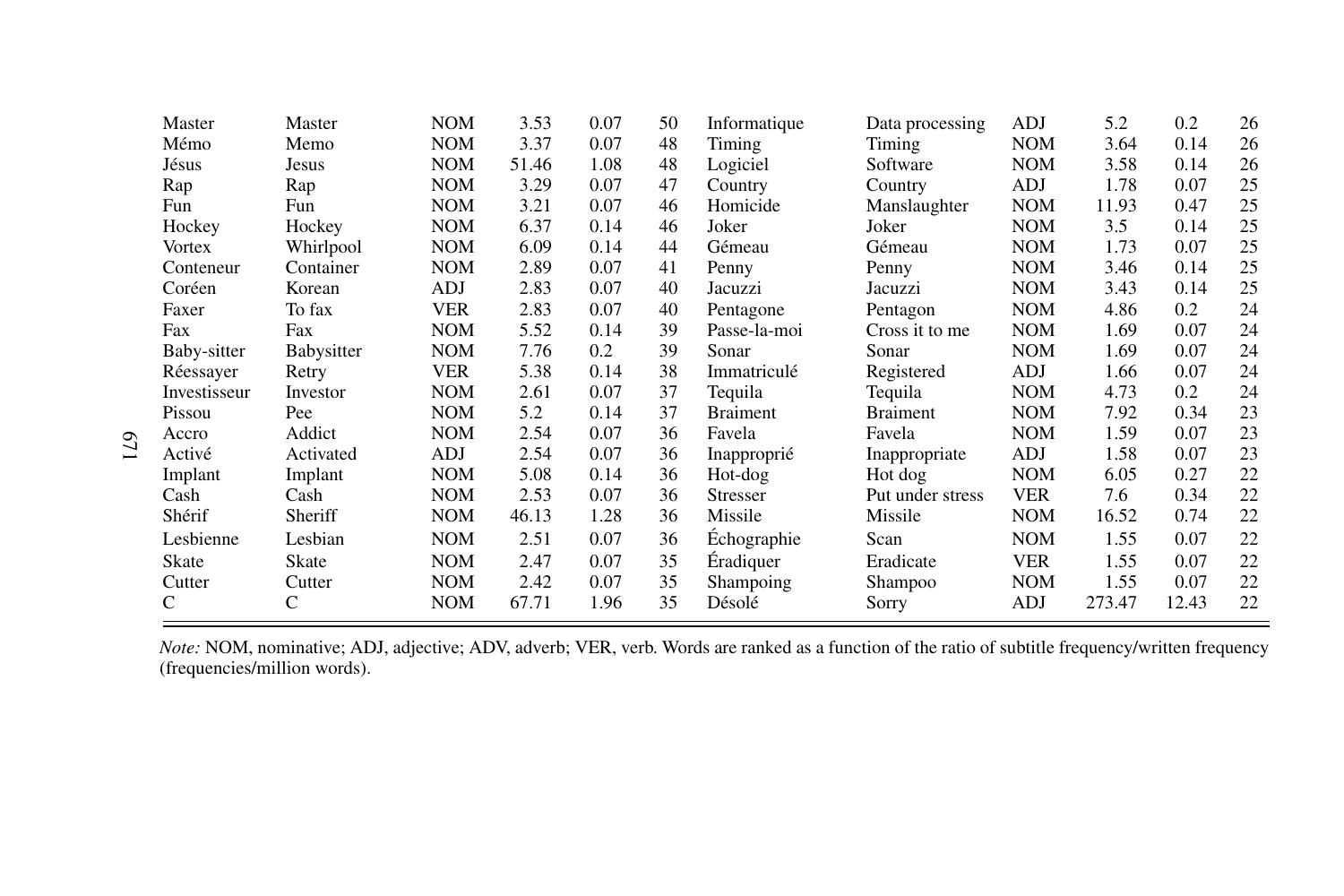|                     | Word              | Part of    | Frequencies            |       |       |                  | Word            | Part of    | Frequencies            |       |       |
|---------------------|-------------------|------------|------------------------|-------|-------|------------------|-----------------|------------|------------------------|-------|-------|
| Word                | Translation       |            | Speech Subtitles Books |       | Ratio | Word             | Translation     |            | Speech Subtitles Books |       | Ratio |
| Manivelle           | Crank             | <b>NOM</b> | 0.01                   | 31.96 | 3196  | Futaie           | Forest          | <b>NOM</b> | 0.02                   | 5.27  | 264   |
| Ebrouer             | Snort             | <b>VER</b> | 0.01                   | 8.11  | 811   | Coudrier         | Hazel (tree)    | <b>NOM</b> | 0.04                   | 10.41 | 260   |
| Drifter             | A kind of boat    | <b>NOM</b> | 0.05                   | 37.5  | 750   | Dîneur           | Dinner guest    | <b>NOM</b> | 0.01                   | 2.57  | 257   |
| Gémellaire          | Twin              | <b>ADJ</b> | 0.01                   | 7.43  | 743   | Mâchefer         | Clinker         | <b>NOM</b> | 0.01                   | 2.57  | 257   |
| Obscurément         | Darkly            | <b>ADV</b> | 0.01                   | 6.96  | 696   | Ourler           | Hem             | <b>VER</b> | 0.02                   | 5.14  | 257   |
| Goguenard           | Quietly ironic    | <b>ADJ</b> | 0.01                   | 6.15  | 615   | Auvergnat        | Auvergne        | <b>NOM</b> | 0.01                   | 2.5   | 250   |
| Saccade             | Jerk              | <b>NOM</b> | 0.01                   | 6.15  | 615   | Épineux          | Thorny          | <b>NOM</b> | 0.01                   | 2.5   | 250   |
| Sénéchal            | Seneschal         | <b>NOM</b> | 0.01                   | 5.81  | 581   | Moellon          | Rubble stone    | <b>NOM</b> | 0.01                   | 2.5   | 250   |
| Cow-boy             | Cowboy            | <b>NOM</b> | 0.01                   | 5.47  | 547   | Planchette       | Small board     | <b>NOM</b> | 0.01                   | 2.5   | 250   |
| Pensivement         | Thoughtfully      | <b>ADV</b> | 0.01                   | 5.2   | 520   | Tombereau        | Tipcart         | <b>NOM</b> | 0.01                   | 2.5   | 250   |
| Ruissellement       | Streaming         | <b>NOM</b> | 0.01                   | 4.53  | 453   | Claie            | Sieve           | <b>NOM</b> | 0.01                   | 2.43  | 243   |
| Zef                 | Wind              | <b>NOM</b> | 0.01                   | 4.53  | 453   | Décacheter       | Unseal          | <b>VER</b> | 0.01                   | 2.43  | 243   |
| Serpe               | Billhook          | <b>NOM</b> | 0.01                   | 4.32  | 432   | Gaulliste        | Gaullist        | ADJ        | 0.01                   | 2.43  | 243   |
| <b>Bungalow</b>     | <b>Bungalow</b>   | <b>NOM</b> | 0.03                   | 12.84 | 428   | <b>Buis</b>      | Box tree        | <b>NOM</b> | 0.03                   | 7.23  | 241   |
| Avant-veille        | Two days before   | <b>NOM</b> | 0.01                   | 3.92  | 392   | Fébrilité        | Restlessness    | <b>NOM</b> | 0.01                   | 2.36  | 236   |
| Frondaison          | Foliage           | <b>NOM</b> | 0.01                   | 3.92  | 392   | Rembrunir        | Darken          | <b>VER</b> | 0.01                   | 2.36  | 236   |
| Chewing-gum         | Chewing gum       | <b>NOM</b> | 0.01                   | 3.78  | 378   | Remugle          | Stale smell     | <b>NOM</b> | 0.01                   | 2.36  | 236   |
| Précautionneusement | Carefully         | <b>ADV</b> | 0.01                   | 3.72  | 372   | <b>Bruissant</b> | Rustling        | ADJ        | 0.02                   | 4.66  | 233   |
| <b>Brame</b>        | Squall            | <b>NOM</b> | 0.01                   | 3.58  | 358   | Dépoli           | Frosted         | <b>ADJ</b> | 0.01                   | 2.3   | 230   |
| Tonnelle            | Arbour            | <b>NOM</b> | 0.01                   | 3.51  | 351   | Saillir          | Cover           | <b>VER</b> | 0.03                   | 6.82  | 227   |
| Cantonade           | Speak off         | <b>NOM</b> | 0.01                   | 3.45  | 345   | Carrée           | Square          | <b>NOM</b> | 0.02                   | 4.53  | 227   |
| Confusément         | Confusedly        | <b>ADV</b> | 0.03                   | 10    | 333   | Brigadier-chef   | Corporal-leader | <b>NOM</b> | 0.01                   | 2.23  | 223   |
| Moleskine           | Imitation leather | <b>NOM</b> | 0.01                   | 3.31  | 331   | Ouaté            | Cotton          | ADJ        | 0.01                   | 2.23  | 223   |
| Alsacien            | Alsatian          | <b>NOM</b> | 0.01                   | 3.24  | 324   | Volute           | Volute          | <b>NOM</b> | 0.03                   | 6.69  | 223   |
| Derechef            | Once more         | <b>ADV</b> | 0.01                   | 3.24  | 324   | Rasséréner       | Reassure        | <b>VER</b> | 0.02                   | 4.39  | 220   |
| Nervure             | Nervure           | <b>NOM</b> | 0.01                   | 3.24  | 324   | Ahaner           | Pant            | <b>VER</b> | 0.01                   | 2.16  | 216   |
| Prie-dieu           | Prie-dieu         | <b>NOM</b> | 0.01                   | 3.24  | 324   | Épisodique       | Occasional      | <b>ADJ</b> | 0.01                   | 2.16  | 216   |

Table 4. Words for which the written frequency per million words is much higher than the subtitle frequency

 $672$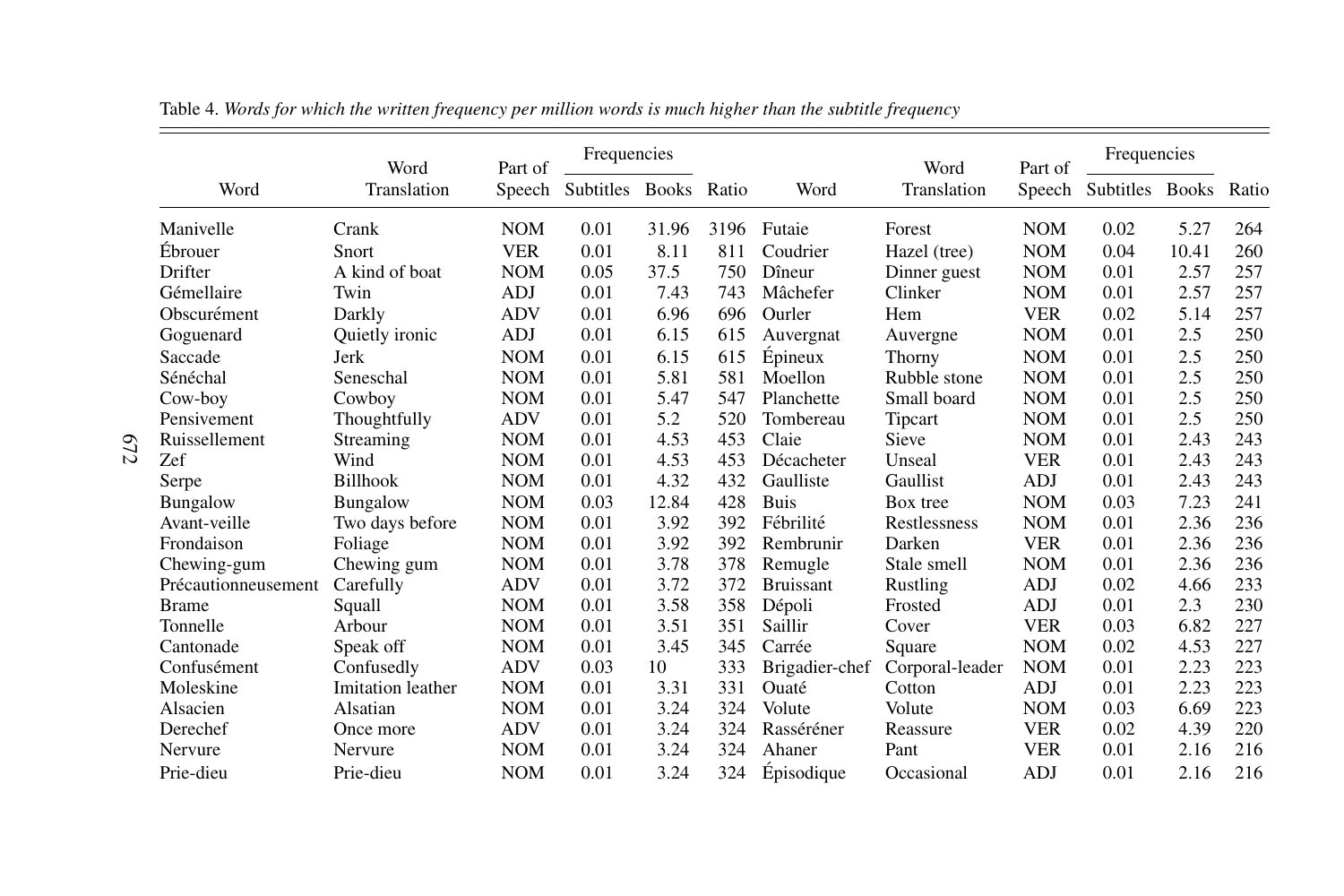| Casemate          | Bunker            | <b>NOM</b> | 0.01 | 3.18 | 318 | Négligemment | Untidily            | <b>ADV</b> | 0.04 | 8.45 | 211 |
|-------------------|-------------------|------------|------|------|-----|--------------|---------------------|------------|------|------|-----|
| Complaisamment    | Accommodatingly   | <b>ADV</b> | 0.01 | 3.18 | 318 | Charentais   | Charentais          | <b>NOM</b> | 0.01 | 2.09 | 209 |
| Voluptueusement   | Sensually         | <b>ADV</b> | 0.01 | 3.11 | 311 | Nirvâna      | Nirvana             | <b>NOM</b> | 0.01 | 2.09 | 209 |
| <b>B</b> âtardise | Illegitimacy      | <b>NOM</b> | 0.01 | 3.04 | 304 | Bonhomie     | Gentleness          | <b>NOM</b> | 0.02 | 4.12 | 206 |
| Noirâtre          | Blackish          | ADJ        | 0.02 | 6.08 | 304 | Croisillon   | Crosspiece          | <b>NOM</b> | 0.01 | 2.03 | 203 |
| Paresseusement    | Lazily            | <b>ADV</b> | 0.01 | 2.97 | 297 | Dentellière  | Lacemaker           | <b>NOM</b> | 0.01 | 2.03 | 203 |
| Entr'ouvert       | Half-opened       | <b>ADJ</b> | 0.01 | 2.91 | 291 | Déprendre    | Get rid             | <b>VER</b> | 0.01 | 2.03 | 203 |
| Louvet            | Dun               | ADJ        | 0.01 | 2.91 | 291 | Gangue       | Gangue              | <b>NOM</b> | 0.01 | 2.03 | 203 |
| Ondover           | To wave           | <b>VER</b> | 0.01 | 2.84 | 284 | Iriser       | Make Iridescent     | <b>VER</b> | 0.01 | 2.03 | 203 |
| Cordelier         | Cordelier         | <b>NOM</b> | 0.01 | 2.77 | 277 | Aménité      | <b>Friendliness</b> | <b>NOM</b> | 0.01 | 1.96 | 196 |
| Commissure        | Corner            | <b>NOM</b> | 0.02 | 5.41 | 271 | Arbitraire   | Arbitrary power     | <b>NOM</b> | 0.01 | 1.96 | 196 |
| Lorgnon           | Lorgnette         | <b>NOM</b> | 0.02 | 5.41 | 271 | Bruni        | Tanned              | ADJ        | 0.01 | 1.96 | 196 |
| Claire-voie       | Fence             | <b>NOM</b> | 0.01 | 2.7  | 270 | Constituant  | Constituent         | ADJ        | 0.02 | 3.92 | 196 |
| Déférent          | Deferential       | ADJ        | 0.01 | 2.7  | 270 | Effranger    | Fringe              | <b>VER</b> | 0.01 | 1.96 | 196 |
| Eberlué           | Astounded         | <b>ADJ</b> | 0.01 | 2.7  | 270 | Epandre      | Spread              | <b>VER</b> | 0.01 | 1.96 | 196 |
| Rigolard          | Joker             | ADJ        | 0.01 | 2.7  | 270 | Fondrière    | Rut                 | <b>NOM</b> | 0.01 | 1.96 | 196 |
| Zanzi             | Dice game         | <b>NOM</b> | 0.03 | 8.04 | 268 | Râble        | Back                | <b>NOM</b> | 0.01 | 1.96 | 196 |
| Haut-commissaire  | High-commissioner | <b>NOM</b> | 0.03 | 7.97 | 266 | Sourcilleux  | <b>Punctilious</b>  | ADJ        | 0.01 | 1.96 | 196 |
| Cagna             | Hot               | <b>NOM</b> | 0.01 | 2.64 | 264 | Stridence    | Strident            | <b>NOM</b> | 0.01 | 1.96 | 196 |
| De guingois       | Askew             | ADV        | 0.01 | 2.64 | 264 | Dolmen       | Dolmen              | <b>NOM</b> | 0.01 | 1.89 | 189 |
| Emaillé           | Enameed           | ADJ        | 0.01 | 2.64 | 264 | Fourrier     | Harbinger           | <b>NOM</b> | 0.01 | 1.89 | 189 |
| Goulée            | Gulp              | <b>NOM</b> | 0.01 | 2.64 | 264 | Graminée     | Grass               | <b>NOM</b> | 0.01 | 1.89 | 189 |
| Supplicié         | Torture victim    | <b>NOM</b> | 0.01 | 2.64 | 264 | Grenu        | Grainy              | ADJ        | 0.01 | 1.89 | 189 |

Note: NOM, nominative; VER, verb; ADJ, adjective; ADV, adverb. Words are ranked as a function of the ratio written frequency/subtitle frequency (frequencies/million words).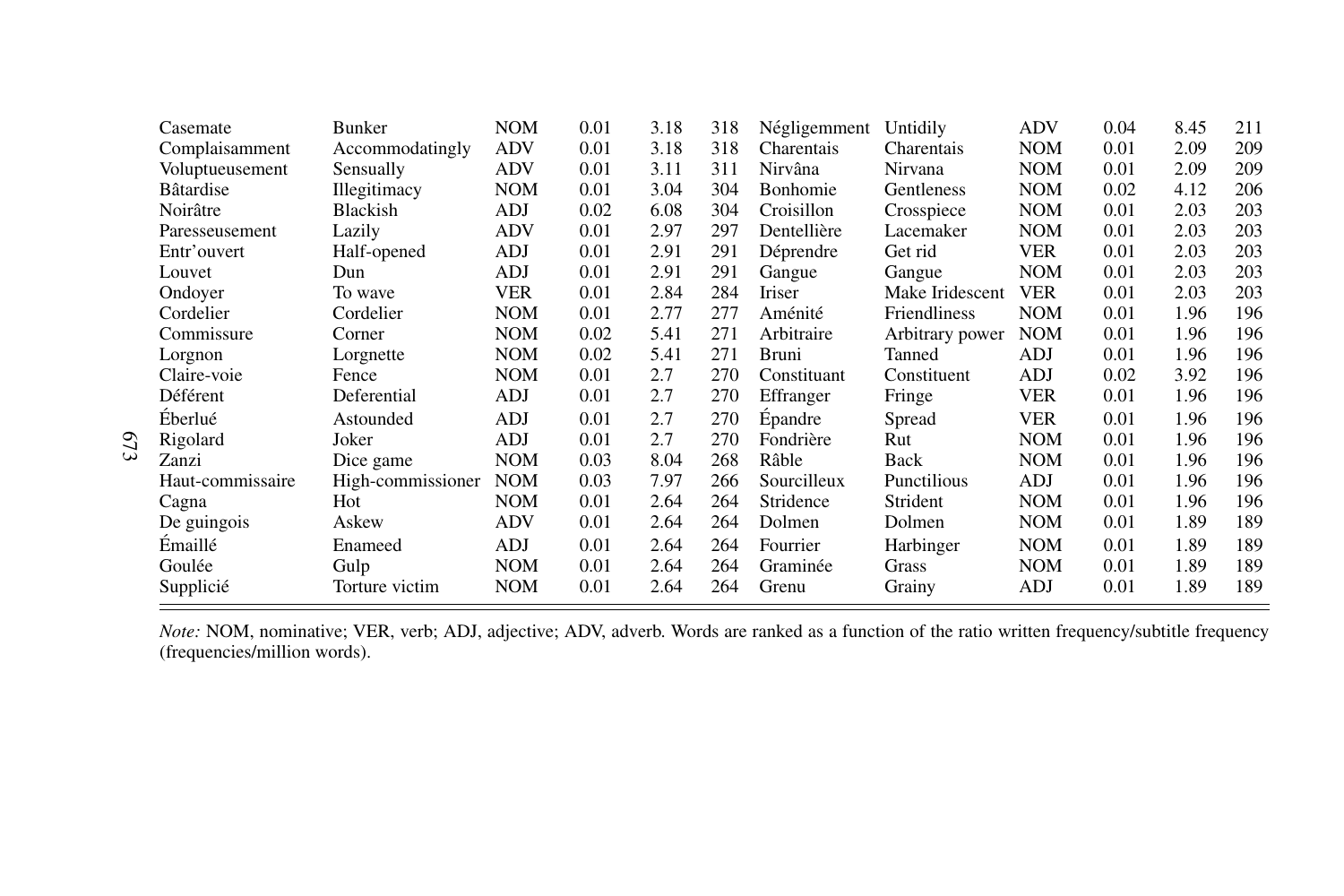During these four analyses, we have seen that our subtitle corpus seems to provide quite good estimates of spoken frequencies. It represents frequently heard or produced words that are not well represented in "classical" corpora. Furthermore, it does not seem to neglect very frequent lexical fields.

## Criterion validity with lexical decision times

In addition to the descriptive analyses presented above, we wanted to find a more objective test to examine the psychological validity of our corpus. The lexical decision task is a very common task used in psycholinguistics to study word processing. Participants have to decide as fast as possible if a stimulus is word or a nonword. An interesting property of the lexical decision task is that the strongest predictor of the reaction times is the word frequency. We computed the correlation coefficient between several frequency measures and the lexical decision times obtained in two recent experiments. Because the CRFP does not have lemma frequencies, we limited our analyses to word surface frequencies (as has been done in English as well; see Baayen et al., 2006; Balota, Cortese, Sergent-Marshall, Spieler, & Yap, 2004).<sup>3</sup>

The first experiment examined the effects of word frequency and age of acquisition on word processing in French (Bonin, Chalard, Meot, & Fayol, 2001; ´ Experiment 3). In this experiment, 30 participants decided for 468 letter strings whether they formed an existing French word (234 stimuli) or not (234 other stimuli). All words were nouns representing concrete things (e.g., bee, needle). Among the 234 words, only 91 were found in the CRFP.

We used four different frequency measures: the CRFP frequencies, the subtitle frequencies restricted to the French movies, the written corpus described above, and our subtitle frequencies. We added 1 to each frequency and then took log 10. In addition, because the relationship between log frequency and reaction time (RT) is not completely linear (Baayen, Feldman, & Schreuder, 2006), we added the square of the log frequency as a second predictor variable in a multiple regression analysis. The number of syllables and letters were also entered in the multiple regressions as words were varying from 3 to 12 letters and from one to four syllables. We applied the logarithmic transformation to the RT to eliminate most of the skewness of the distribution of reaction times (Baayen et al., 2006).

Table 5 lists the percentage of variance explained in the lexical decision times (adjusted  $R^2$ ) by each of the frequency measures. From this analysis it is clear that the CRFP did much worse than the other two corpora. This was partly because of the fact that for this corpus the log 10 frequency was 0 for nearly 150 of the stimulus words (because the word was not present in the corpus). Another reason, however, was related to the quality of the frequency measures. When the analysis was limited to the 91 words for which we had a CRFP frequency, the percentage of variance accounted for was still substantially smaller than that accounted for by the book and the subtitle frequencies and now was less than 10%, probably because the range of frequencies was too restricted. The CRFP corpus is much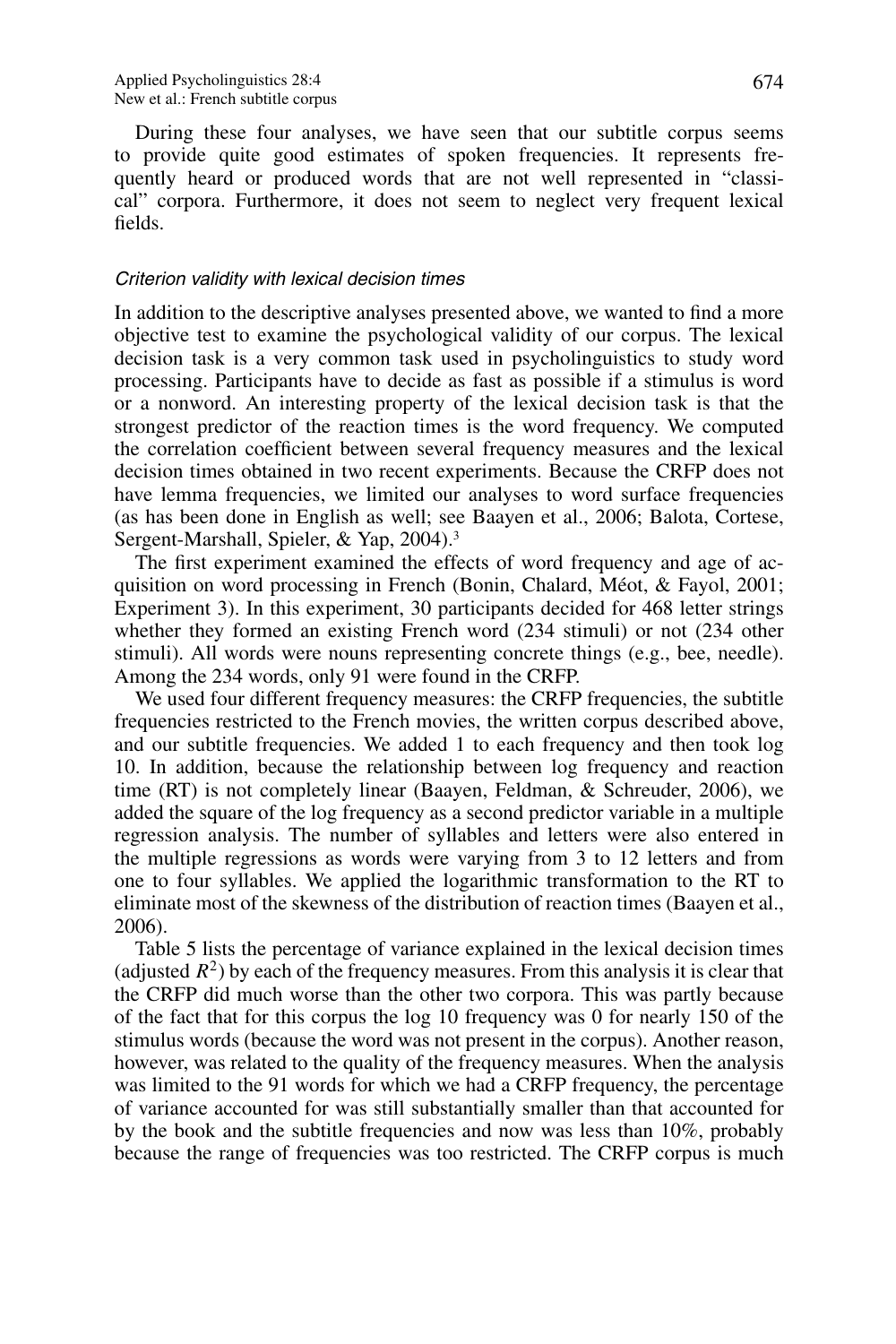| Model                                                                                       | Adjusted $R^2$ |
|---------------------------------------------------------------------------------------------|----------------|
| Syllables (.) + letters (*) + log CRFP (***) + (log CRFP) <sup>2</sup> (ns)                 | $30.1***$      |
| Syllables (.) + letters (*) + log French (***) + (log French) <sup>2</sup> (***)            | 43.3***        |
| Syllables $(ns)$ + letters $(***)$ + log books $(***)$ + (log books) <sup>2</sup> $(***)$   | $46.3***$      |
| Syllables $(ns)$ + letters (.) + log subtitles $(***)$ + (log subtitles) <sup>2</sup> (***) | 49.7***        |

Table 5. *Effects of different frequencies on Bonin's lexical decision reaction times*

*Note:* CRFP, Corpus du Référence du Français Parlé (Equipe DELIC, 2004).  $**p* < .05.$  \*\**p* < .01. \*\*\**p* < .001.

Table 6. *Effects of different frequencies on Bonin's lexical decision reaction times*

| Model                                                                                                                                                                    | Adjusted $R^2$ |
|--------------------------------------------------------------------------------------------------------------------------------------------------------------------------|----------------|
| Syllables + letters (**) + log books (***) + (log books) <sup>2</sup> (***)<br>Syllables + letters $(**)$ + log books $(***)$ + (log books) <sup>2</sup> $(***)$         | $46.3***$      |
| $+$ log (books/subtitles) (***)                                                                                                                                          | $50.2***$      |
| Syllables + letters (.) + log subtitles $(***) + (\log \text{subtitles})^2$ $(***)$<br>Syllables + letters (.) + log subtitles $(***) + (\log \text{subtitles})^2$ (***) | 49.7***        |
| $+$ Log (books/subtitles) $(ns)$                                                                                                                                         | 49.9***        |

 $**p < .01.$  \*\*\*  $p < .001.$ 

less diversified because the same questions were used in each interview (Tell us about you life, tell us about your work).

To find out how much the subtitle frequencies added to the book frequencies, we entered the variable log(frequency subtitles/log frequency books) as a fifth variable to the regression analyses. This extra variable gives us an idea of how much variance is explained by the relative frequency of the words in the subtitle corpus versus the book corpus (Table 6).

The second lexical decision experiment was a purpose-built experiment in which we presented a random sample of 240 two-syllable nouns with high and low frequencies from the written corpus. Seventeen participants took part. Error responses were discarded from the analysis and response times more than 2 standard deviations above or below the mean were discarded. We removed one item because of an experimental problem (*bistro*).

The analyses presented in Tables 6 and 7 show that the subtitle frequency measure is at least as good as the existing book frequency measure to account for differences in lexical decision times. Further large-scale studies comparable to The English Lexicon Project (Balota et al., in press), in which lexical decision data have been collected for 44,000 English words, are planned for French words. This will enable us to see whether the hint of better performance is confirmed when all French nouns are entered into the regression analyses.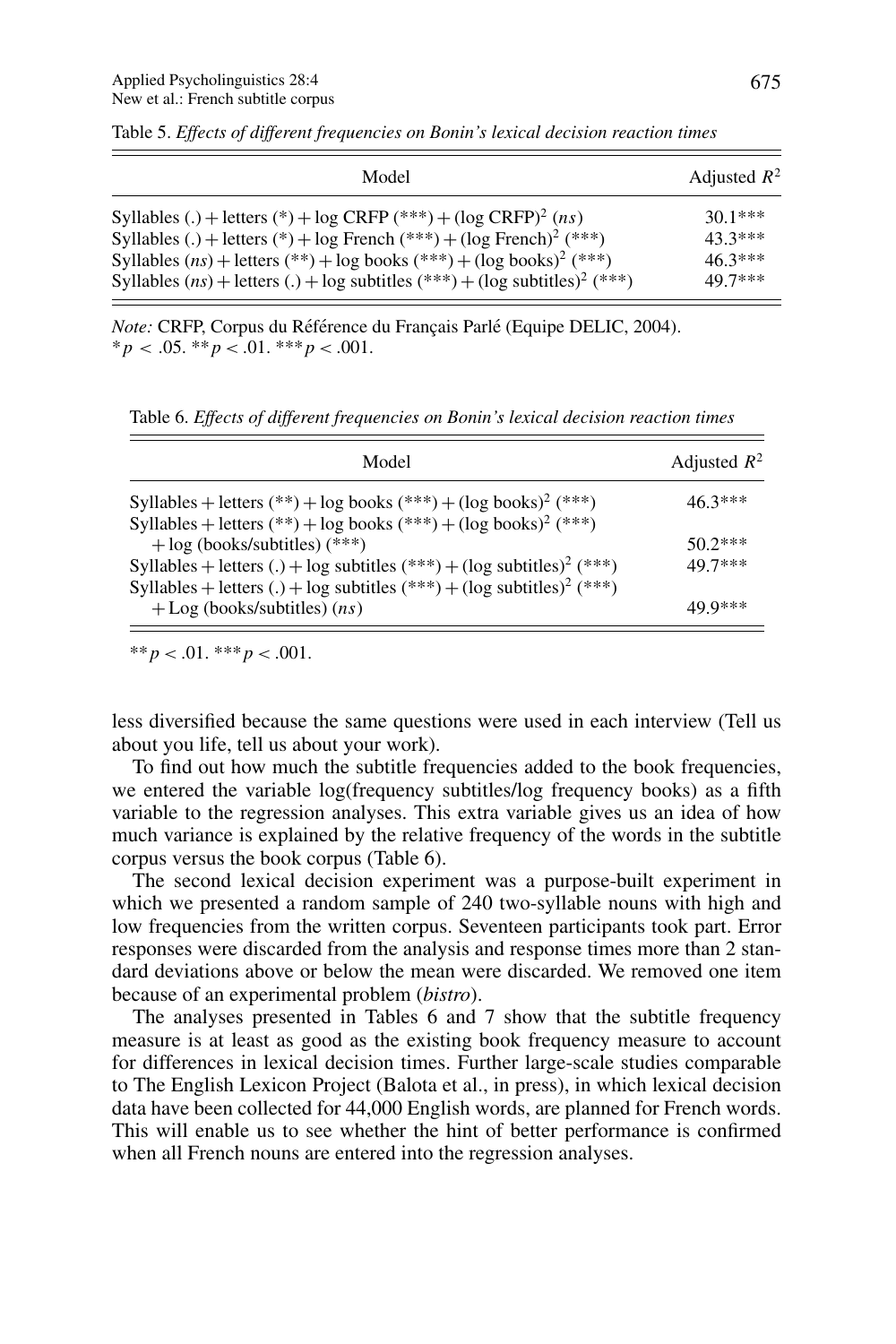| Model                                                                                   | Adjusted $R^2$ |
|-----------------------------------------------------------------------------------------|----------------|
| Log CRFP $(***) + (\log CRFP)^2 (*)$                                                    | $33.2***$      |
| Log French $(***) + (\log$ French <sup>2</sup> ( <i>ns</i> )                            | 43.9***        |
| Log books $(***) + (\log \text{books})^2$ (ns)                                          | $44.5***$      |
| Log books $(***) + (\log \text{books})^2$ $(ns) + \log$ (books/subtitles) $(***)$       | 47.9***        |
| Log subtitles $(***) + (\log \text{subtiles})^2$ (.)                                    | $46***$        |
| Log subtitles $(***) + (\log \text{subtiles})^2$ $(ns) + \log$ (books/subtitles) $(**)$ | $48.1***$      |

Table 7. *Effects of different frequencies on our lexical decision reaction times*

*Note:* CRFP, Corpus du Référence du Français Parlé (Equipe DELIC, 2004).  $**p* < .05.$   $**p* < .01.$   $**p* < .001.$ 

# **CONCLUSIONS**

In this article we have described a new way to obtain a corpus of social interactions in a matter of weeks, simply by making use of the availability of files with film subtitles on the Internet. Given the rate with which movies and television series are subtitled today, we foresee that the choice of materials will further increase in the coming years, which will open the possibility to make the sampled materials more representative for the language register aimed at. In the current corpus, we do have a slight bias toward American police-related matters but, as mentioned previously, these are words that people do hear quite often as they watch TV. Even so, the quality of the results surprised us. Apart from the foreseen biases (too much police matters, not enough words that refer to typical French instances), the discrepancies between the subtitle corpus and the other databases we checked intuitively turned out to be in favor of the subtitle corpus. This was confirmed when we correlated the frequencies to lexical decision times obtained in two typical experiments that addressed the word frequency issue.

In summary, the current subtitle frequency measure seems to be a useful addition to the existing spoken and written frequencies (e.g., to match stimulus materials on frequency). There is a huge advantage, in particular, related to spoken frequency measures. This kind of corpus can easily be collected without the need of manual transcription, so that it is feasible for all languages that do not yet have a spoken corpus. The corpus can also regularly be updated and further optimized as new movies are released everyday.

### ACKNOWLEDGMENTS

This research was supported by Technolangue. We thank Agnès Bontemps for the idea to use movie subtitles for making a corpus and Magali Boibeux for helping to build and run the lexical decision presented here.

# NOTES

1. We removed subtitles coming from Asian countries. They had an abnormally low number of word types compared to the other subcorpora. We suspect that this subcorpora has too many specific movies (e.g., mangas).